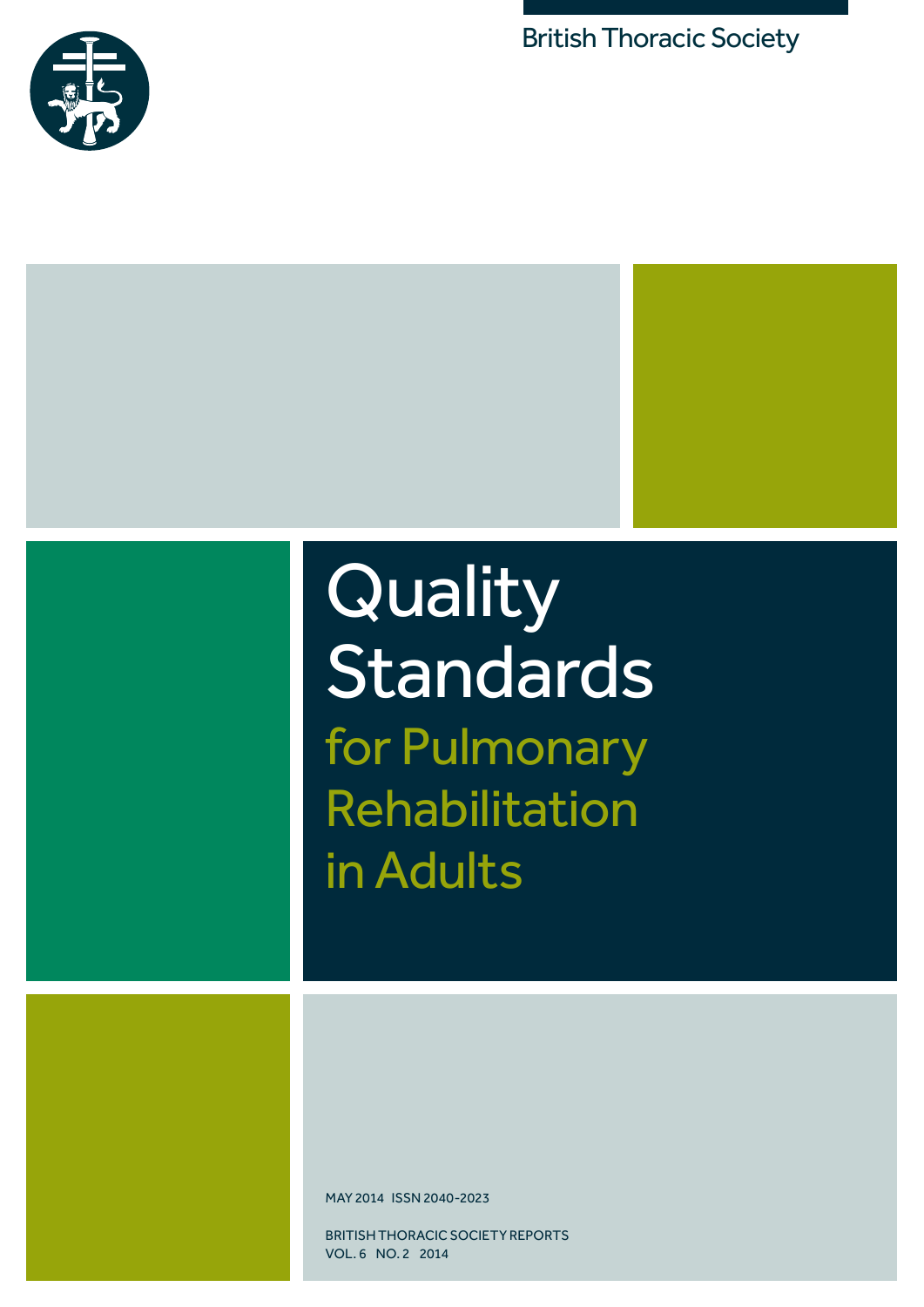BTS Quality Standards for Pulmonary Rehabilitation in Adults are endorsed by: The Association for Chartered Physiotherapists in Respiratory Care (ACPRC) The Association of Respiratory Nurse Specialists (ARNS) The College of Occupational Therapists The Primary Care Respiratory Society UK (PCRS-UK)

*ACPRC is pleased to endorse the BTS Quality Standards for Pulmonary Rehabilitation. They represent a valuable tool for clinicians and commissioners, against which services can be benchmarked and their widespread adoption will lead to an improvement in the services available to respiratory patients.*

*The College of Occupational Therapists is pleased to endorse these Quality Standards for Pulmonary Rehabilitation. They will provide people with chronic respiratory disease, their family and carers, with an understanding of the standard of care they can expect from their health and social care provider, and act as a quality benchmark to all healthcare professionals working across the UK in pulmonary rehabilitation services.*

BTS Quality Standards for Pulmonary Rehabilitation in Adults should be read alongside the BTS Guideline for Pulmonary Rehabilitation in Adults 2013 (www.brit-thoracic.org.uk).

Copyright © 2014 British Thoracic Society. This document may be quoted provided full attribution is given.

British Thoracic Society Reports, Vol 6, No 2, 2014 ISSN 2040-2023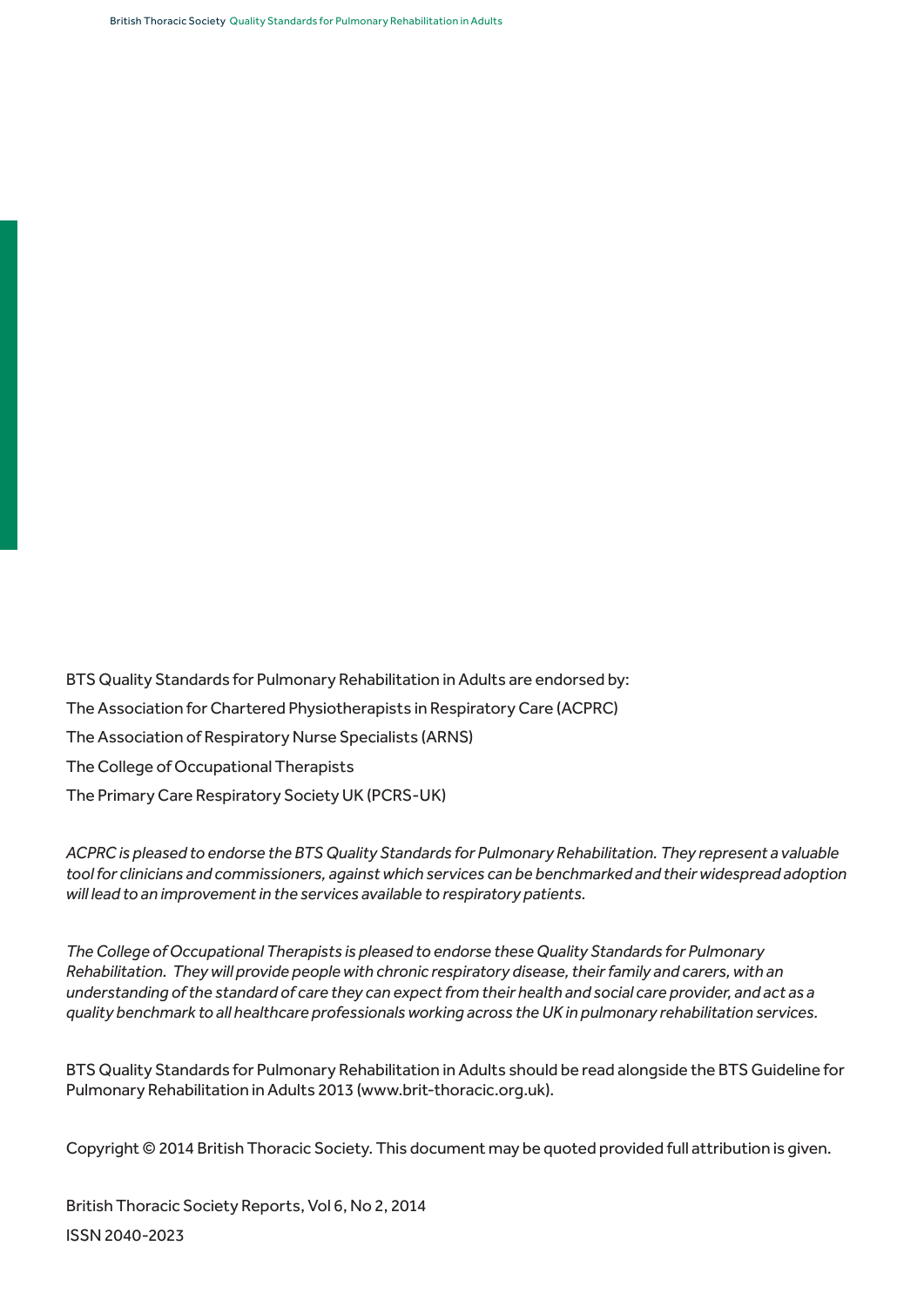1

#### **British Thoracic Society**

#### **Quality Standards for Pulmonary Rehabilitation in Adults**

The British Thoracic Society (BTS) has been at the forefront of the production of guidelines for best clinical practice in respiratory medicine since the Society was established over 25 years ago. Guideline production methodology has evolved considerably in recent years and a manual setting out the detailed policy for the production of BTS guidelines was approved in July 2010 and is updated annually (1). BTS guidelines received NICE Accreditation in 2011.

A statement on quality standards based on each BTS guideline is a key part of the range of supporting materials that the Society produces to assist in the dissemination and implementation of a guideline's recommendations.

A quality standard is a set of specific, concise statements that:

- Act as markers of high-quality, cost-effective patient care across a pathway or clinical area, covering treatment or prevention.
- Are derived from the best available evidence.

NICE quality standards were used as a model for the development of the BTS quality standards and the NICE Quality Standards Process Guide was used to assist (2).

This document contains the BTS Quality Standards for Pulmonary Rehabilitation in adults with chronic respiratory disease and applies to both primary and secondary care.

The BTS Guideline on Pulmonary Rehabilitation in Adults was published in 2013 (https://www.brit-thoracic.org.uk/guidelinesand-quality-standards/pulmonary-rehabilitation-guideline/) (3). The rationale for these quality standards is drawn from evidence and recommendations summarised in these guidelines.

The purpose of the quality standards document is to provide commissioners, healthcare professionals, planners and patients with a guide to standards of care which should be met for pulmonary rehabilitation programmes in the UK, together with measurable markers of good practice.

BTS quality standards are intended for:

- Healthcare professionals to allow decisions to be made about care based on the latest evidence and best practice.
- People with chronic respiratory disease and their families and carers, to enable understanding of what services they should expect from their health and social care provider.
- Service providers to be able to quickly and easily examine the clinical performance of their organisation and assess the standards of care they provide.
- Commissioners so that they can be confident that the services they are purchasing are high quality and cost effective.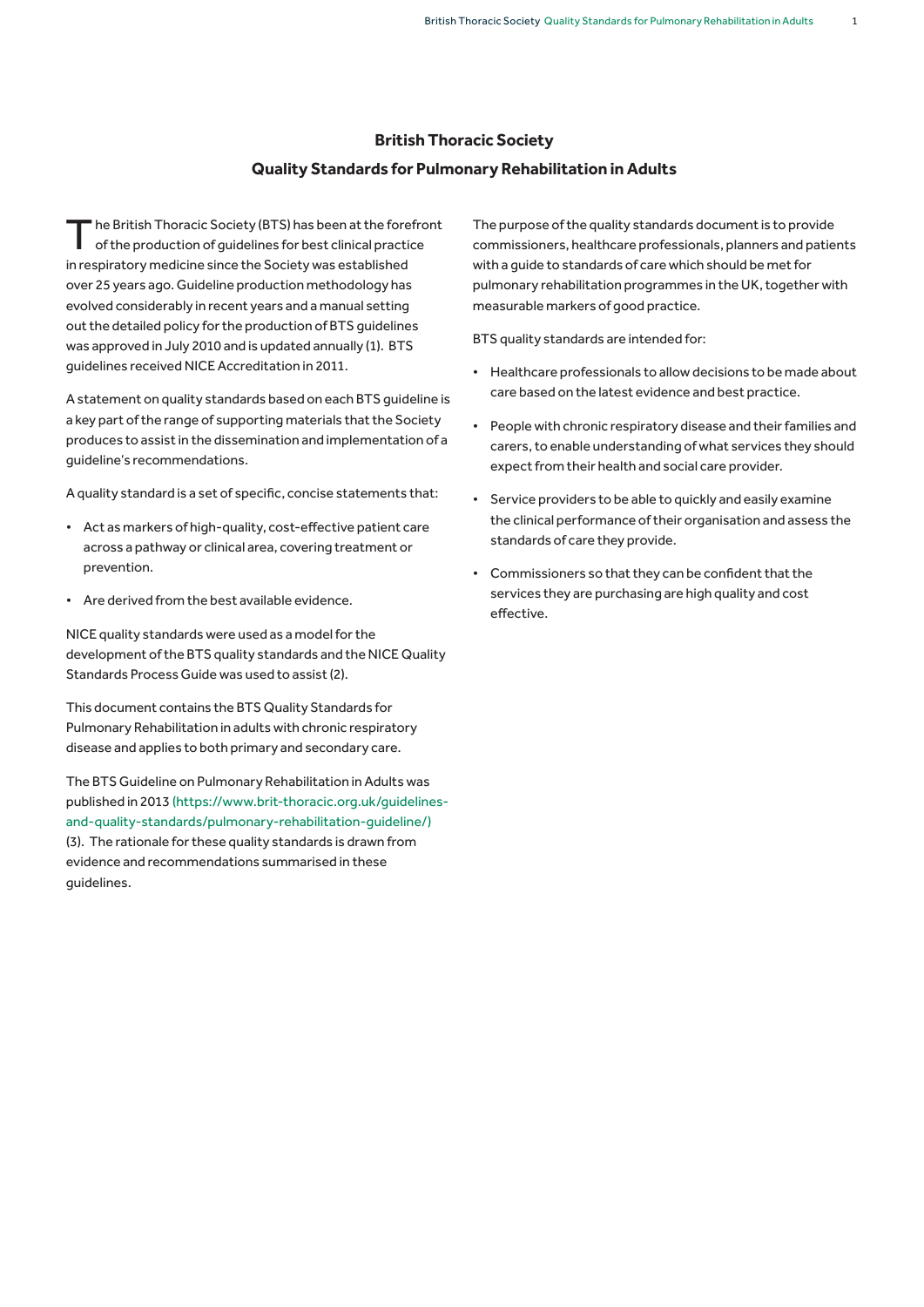# Method of Working

A Quality Standards Working Group was convened in March 2013, with the following membership:

| <b>Dr Charlotte Bolton</b>       | Co-Chair<br>Nottingham Respiratory Research Unit, University of Nottingham                                        |
|----------------------------------|-------------------------------------------------------------------------------------------------------------------|
| <b>Professor Michael Steiner</b> | Co-Chair<br>University Hospitals of Leicester, Glenfield Hospital                                                 |
| <b>Dr Elaine Bevan Smith</b>     | <b>Respiratory Nurse</b><br>Worcestershire Acute Hospitals NHS Trust                                              |
| Dr John Blakey                   | <b>Respiratory Medicine</b><br>Liverpool School of Tropical Medicine                                              |
| <b>Mr Patrick Crowe</b>          | Patient representative<br>Mansfield                                                                               |
| Dr Sarah Elkin                   | <b>Respiratory Medicine</b><br>Imperial College NHS Trust - St Mary's Hospital, London                            |
| <b>Ms Sian Goddard</b>           | Physiotherapy, ACPRC, Standards of Care Committee<br>Royal Cornwall Hospitals Trust, Truro, Cornwall              |
| <b>Dr Neil Greening</b>          | <b>Respiratory Medicine</b><br>University Hospitals of Leicester, Glenfield Hospital                              |
| <b>Ms Karen Heslop</b>           | <b>Respiratory Nurse</b><br>Royal Victoria Infirmary, Newcastle                                                   |
| Dr Jim Hull                      | <b>Respiratory Medicine</b><br>Royal Brompton & Harefield NHS Trust                                               |
| <b>Dr Rupert Jones</b>           | <b>GP, PCRS-UK</b><br>Plymouth University Peninsula Schools of Medicine and Dentistry Armada Surgery, Plymouth    |
| Dr Will Man                      | <b>Respiratory Medicine</b><br>Royal Brompton & Harefield NHS Trust                                               |
| <b>Professor Mike Morgan</b>     | Respiratory Medicine, Royal College of Physicians<br>University Hospitals of Leicester, Glenfield Hospital        |
| <b>Professor Mike Roberts</b>    | <b>Respiratory Medicine</b><br>Whipps Cross Hospital, London                                                      |
| <b>Dr Louise Sewell</b>          | Occupational Therapy, College of Occupational Therapists<br>University Hospitals of Leicester, Glenfield Hospital |
| <b>Professor Sally Singh</b>     | Physiotherapy<br>University Hospitals of Leicester, Glenfield Hospital                                            |
| <b>Dr Paul Walker</b>            | <b>Respiratory Medicine</b><br>University Hospital Aintree, Liverpool                                             |
| <b>Ms Sandy Walmsley</b>         | <b>Respiratory Nurse, PCRS-UK</b><br>Heart of England Foundation Trust                                            |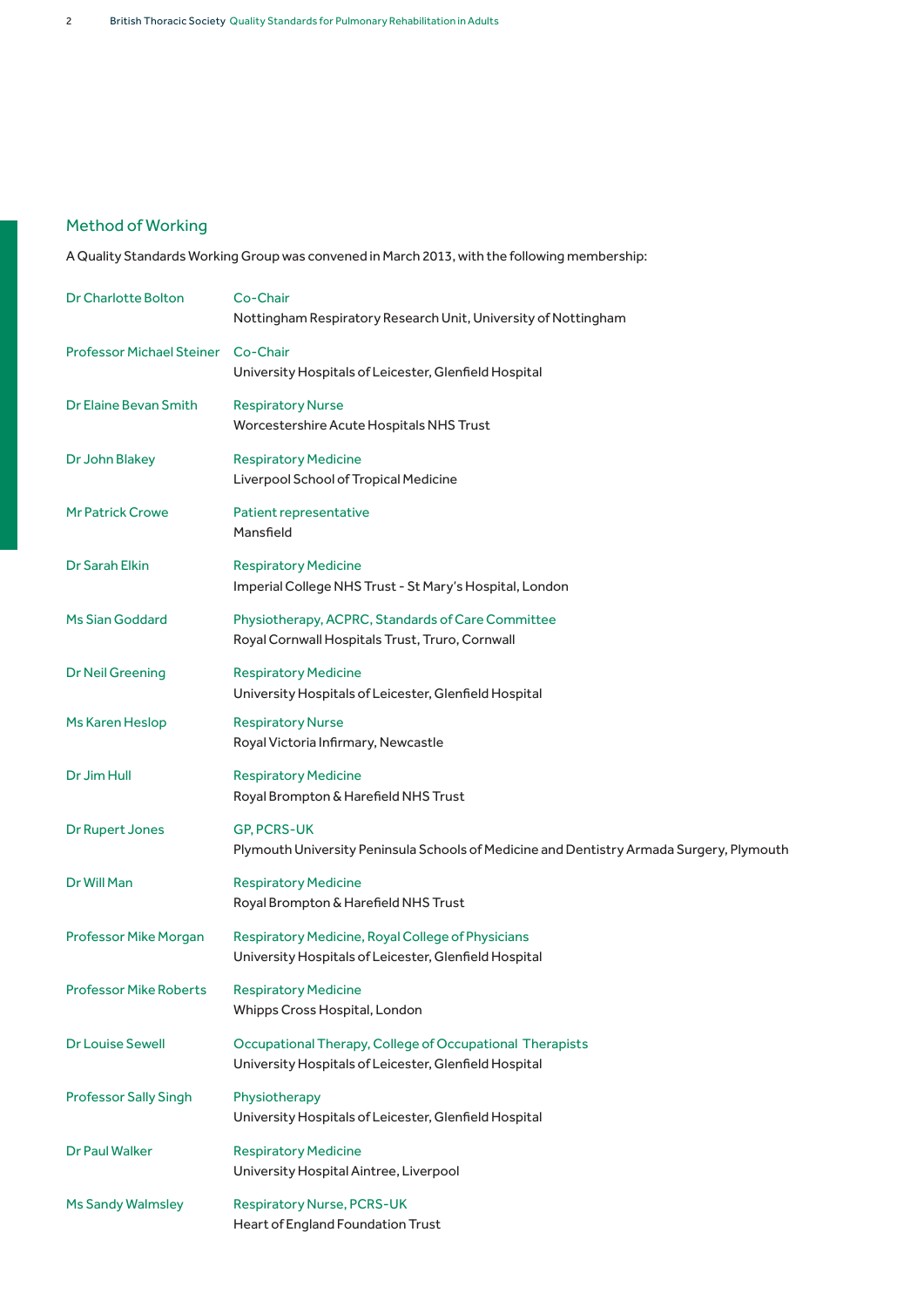Members of the Quality Standards Group submitted Declaration of Interest forms in line with the BTS Policy and copies of forms are available online via the BTS website or on request from BTS Head Office.

The draft document was considered in detail by the BTS Standards of Care Committee, the BTS Professional and Organisational Standards Committee, and the BTS Public Liaison Committee in October / November 2013.

The document was made available on the BTS website for public/stakeholder consultation for the period from 9 January – 4 February 2014.

Following further revision the document was submitted for approval to the BTS Standards of Care Committee in March 2014.

The Quality Standards for Pulmonary Rehabilitation in Adults will be reviewed in 2017 or following the publication of a revised guideline whichever is the sooner.

Each quality standard includes the following:

- A **quality statement** which describes a key marker of high-quality, cost-effective care for this condition.
- **• Quality measures**, which aim to improve the structure, process and outcomes of health care.
- **• Mapping to the NHS outcomes framework.** For each standard, the NHS outcomes framework domain to which it pertains is indicated. The domains are given in Appendix 1.

The quality measures are not intended to be new sets of targets or mandatory indicators for performance management that need to be collected. The quality measures are specified in the form of a numerator and a denominator, which define a proportion or ratio (numerator/denominator). It is assumed that the numerator is a subset of the denominator population. The suggested numerator and denominator are provided to allow healthcare professionals and service providers to examine their clinical performance in relation to each quality standard. It is recognised that no national quality indicators will be available for this condition, and institutions will need to agree locally what information is required for the denominator to be used in each case, and what the expected level of achievement should be, given local circumstances. A brief description about the quality standard in relation to each audience is given.

The main source references for these quality standards are:

BTS Guideline on Pulmonary Rehabilitation in Adults, 2013 (3)

NHS Service specification: Pulmonary Rehabilitation Service (4)

IMPRESS Guide to Pulmonary Rehabilitation 2011 (5)

NICE COPD guideline 2012 (6)

There is no specific order of priority associated with the list of quality standards.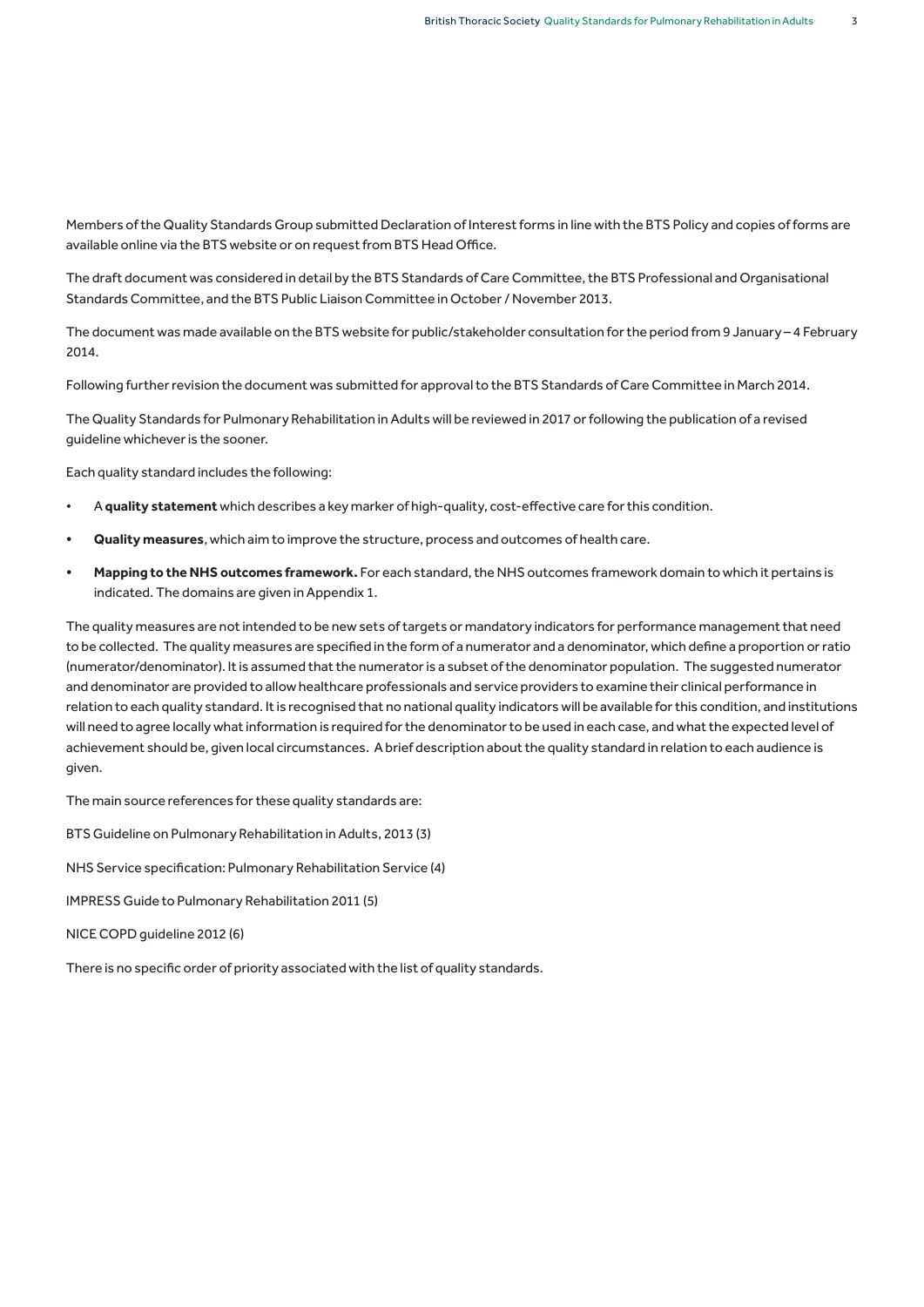British Thoracic Society Quality Standards for Pulmonary Rehabilitation in Adults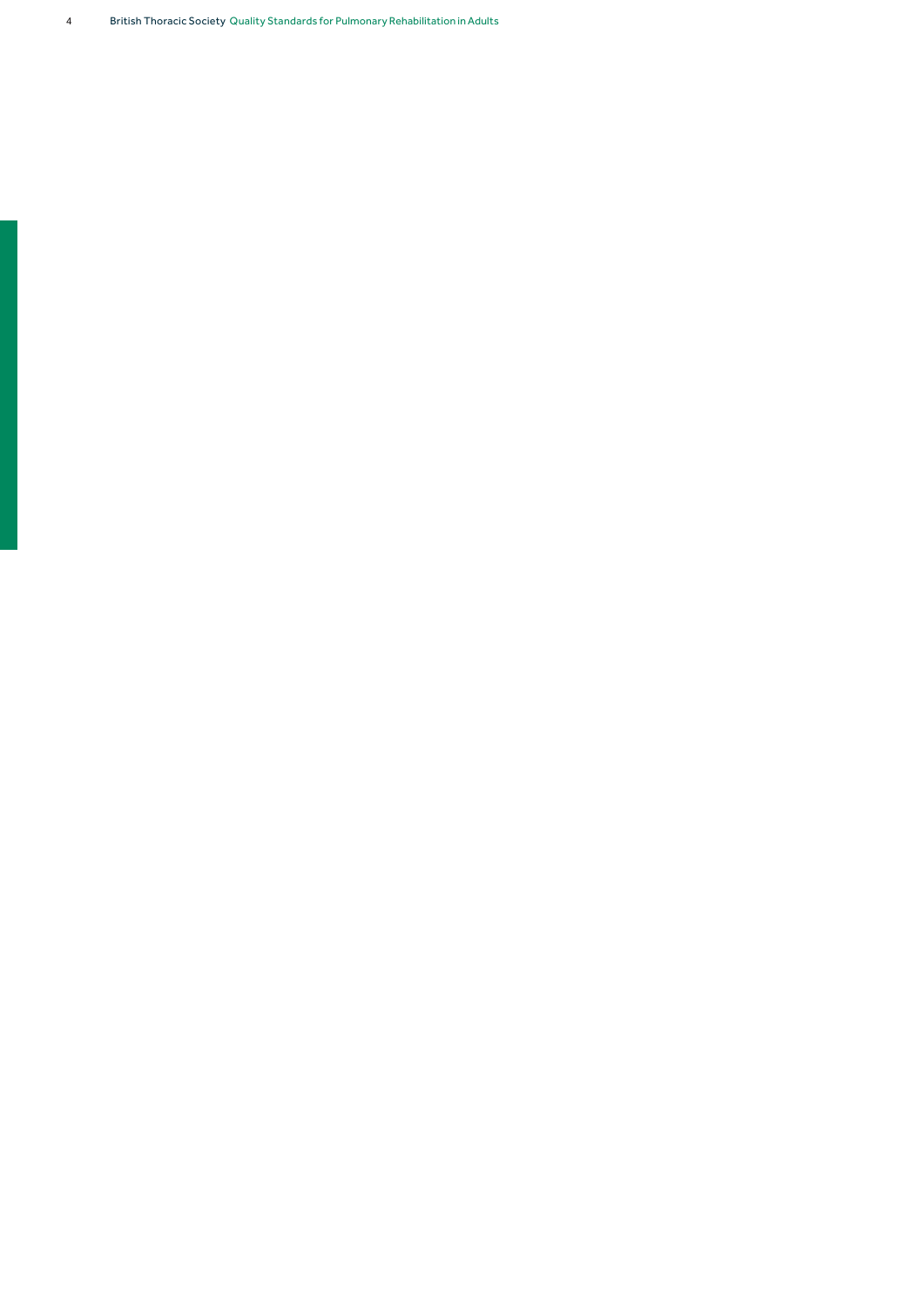# Summary of Quality Statements

| No. | <b>Quality Statement</b>                                                                                                                                                                                                                                                                                                                                                     |
|-----|------------------------------------------------------------------------------------------------------------------------------------------------------------------------------------------------------------------------------------------------------------------------------------------------------------------------------------------------------------------------------|
| 1   | Referral for pulmonary rehabilitation:<br>a. People with COPD and self reported exercise limitation (MRC dyspnoea 3-5) are offered pulmonary<br>rehabilitation.<br>b. If accepted, people referred for pulmonary rehabilitation are enrolled to commence within 3 months of<br>receipt of referral.                                                                          |
| 2   | Pulmonary rehabilitation programmes accept and enrol patients with functional limitation due to other<br>chronic respiratory diseases (for example bronchiectasis, ILD and asthma) or COPD MRC dyspnoea 2 if<br>referred.                                                                                                                                                    |
| 3   | Referral for pulmonary rehabilitation after hospitalisation for acute exacerbations of COPD:<br>a. People admitted to hospital with acute exacerbations of COPD (AECOPD) are referred for pulmonary<br>rehabilitation at discharge.<br>b. People referred for pulmonary rehabilitation following admission with AECOPD are enrolled within one<br>month of leaving hospital. |
| 4   | Pulmonary rehabilitation programmes are of at least 6 weeks duration and include a minimum of twice-<br>weekly supervised sessions.                                                                                                                                                                                                                                          |
| 5   | Pulmonary rehabilitation programmes include supervised, individually tailored and prescribed, progressive<br>exercise training including both aerobic and resistance training.                                                                                                                                                                                               |
| 6   | Pulmonary rehabilitation programmes include a defined, structured education programme.                                                                                                                                                                                                                                                                                       |
| 7   | People completing pulmonary rehabilitation are provided with an individualised structured, written plan for<br>ongoing exercise maintenance.                                                                                                                                                                                                                                 |
| 8   | People attending pulmonary rehabilitation have the outcome of treatment assessed using as a minimum,<br>measures of exercise capacity, dyspnoea and health status.                                                                                                                                                                                                           |
| 9   | Pulmonary rehabilitation programmes conduct an annual audit of individual outcomes and process.                                                                                                                                                                                                                                                                              |
| 10  | Pulmonary rehabilitation programmes produce an agreed standard operating procedure.                                                                                                                                                                                                                                                                                          |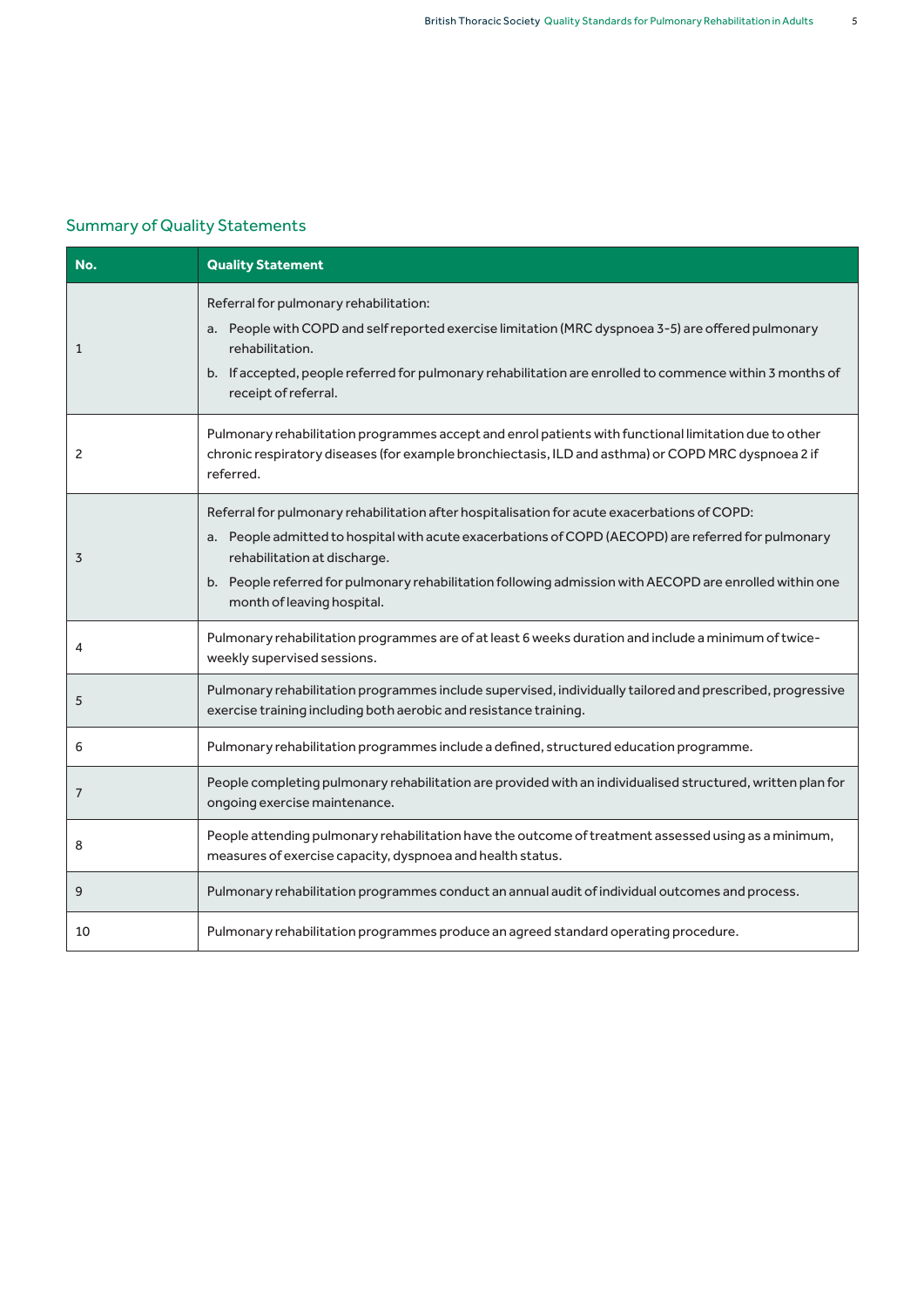| a. People with COPD and self reported exercise limitation (MRC dyspnoea 3-5) are offered<br>pulmonary rehabilitation.                                                                                   |
|---------------------------------------------------------------------------------------------------------------------------------------------------------------------------------------------------------|
|                                                                                                                                                                                                         |
|                                                                                                                                                                                                         |
| b. If accepted, people referred for pulmonary rehabilitation are enrolled to commence within 3                                                                                                          |
| months of receipt of referral.                                                                                                                                                                          |
| <b>Rationale</b><br>Pulmonary rehabilitation has been proven to increase exercise capacity and health status in                                                                                         |
| people with COPD who have significant self reported exercise limitation (assessed by MRC                                                                                                                |
| dyspnoea scale; see appendix 3).                                                                                                                                                                        |
| Previous attendance at pulmonary rehabilitation should not be a barrier to referral as the benefits<br>may diminish with time and can be restored by further participation in pulmonary rehabilitation. |
| Enrolment is defined as the point at which people commence the pulmonary rehabilitation<br>programme. Assessment for pulmonary rehabilitation does not constitute enrolment.                            |
| There are certain contra-indications to pulmonary rehabilitation listed in the guidelines (3). Thus,                                                                                                    |
| not all patients referred to Pulmonary Rehabilitation will be suitable for enrolment. Eligibility for<br>Pulmonary Rehabilitation is considered in detail in the BTS Guideline (3).                     |
| Not all patients who are referred and assessed for pulmonary rehabilitation will agree to be                                                                                                            |
| enrolled in the programme.                                                                                                                                                                              |
| <b>Quality measure</b><br><b>Structure:</b>                                                                                                                                                             |
| Evidence of local pulmonary rehabilitation referral pathways for both primary and secondary care                                                                                                        |
| providers.                                                                                                                                                                                              |
| Evidence that written information about availability and content of local pulmonary rehabilitation                                                                                                      |
| programmes is disseminated to primary and secondary care providers.                                                                                                                                     |
| Provision of clear eligibility criteria to primary and secondary care providers.                                                                                                                        |
| Evidence that patient reported exercise limitation (MRC dyspnoea scale) is recorded annually.                                                                                                           |
| Evidence that pulmonary rehabilitation programmes accept referral of patients who have<br>previously undertaken pulmonary rehabilitation.                                                               |
| <b>Process:</b>                                                                                                                                                                                         |
| Proportion of eligible patients offered pulmonary rehabilitation.                                                                                                                                       |
| Proportion of accepted patients enrolled within 3 months of receipt of referral.                                                                                                                        |
| <b>Numerator 1</b>                                                                                                                                                                                      |
| Number of eligible patients offered pulmonary rehabilitation.                                                                                                                                           |
| <b>Denominator 1</b>                                                                                                                                                                                    |
| • Number of eligible patients.                                                                                                                                                                          |
| <b>Numerator 2</b>                                                                                                                                                                                      |
| Number of accepted patients commencing within 3 months of receipt of referral.                                                                                                                          |
| <b>Denominator 2</b>                                                                                                                                                                                    |
| Number of patients referred for pulmonary rehabilitation who are accepted for treatment.                                                                                                                |
| <b>Numerator 3</b>                                                                                                                                                                                      |
| Number of pulmonary rehabilitation programmes that accept referrals of patients who have<br>previously attended pulmonary rehabilitation.                                                               |
| <b>Denominator 3</b>                                                                                                                                                                                    |
| Number of pulmonary rehabilitation programmes.                                                                                                                                                          |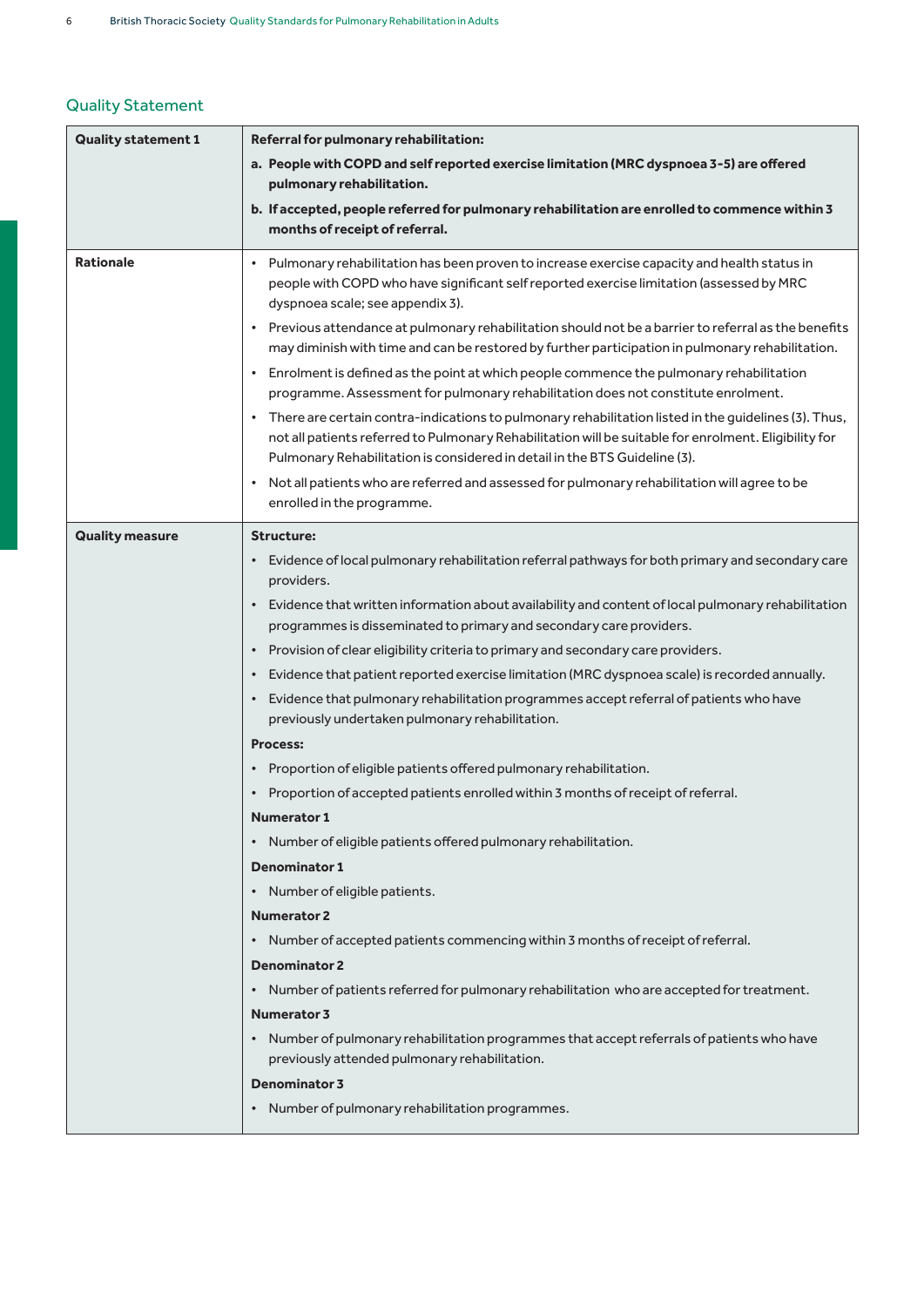| <b>Description of what the</b>               | <b>Service Provider:</b>                                                                                                                          |
|----------------------------------------------|---------------------------------------------------------------------------------------------------------------------------------------------------|
| quality statement means<br>for each audience | Ensure systems are in place to make clinical staff aware of availability of pulmonary rehabilitation<br>$\bullet$<br>and facilitate referral.     |
|                                              | Ensure providers record MRC dyspnoea scale annually and have the facility to re-refer eligible<br>$\bullet$<br>patients.                          |
|                                              | <b>Healthcare Professional:</b>                                                                                                                   |
|                                              | Ensure pulmonary rehabilitation is offered to all eligible patients and record whether referral is<br>$\bullet$<br>accepted and appointment made. |
|                                              | <b>Commissioners:</b>                                                                                                                             |
|                                              | Ensure pulmonary rehabilitation services are adequately resourced to meet volume of referrals.                                                    |
|                                              | Ensure that pulmonary rehabilitation services can enrol patients within 3 months of receipt of<br>referral.                                       |
|                                              | <b>People with COPD:</b>                                                                                                                          |
|                                              | Are offered pulmonary rehabilitation if clinically indicated and are provided with information<br>about services in their area.                   |
| Source guidance                              | BTS Guideline on Pulmonary Rehabilitation in Adults, 2013 (3)                                                                                     |
|                                              | NHS Service specification: Pulmonary Rehabilitation Service (4)                                                                                   |
|                                              | NICE COPD guideline 2012 (6)                                                                                                                      |
|                                              | National COPD Audit Programme 2013-2016 (7)                                                                                                       |
| <b>Mapping</b>                               | Domain 2: Enhancing quality of life for people with long-term conditions                                                                          |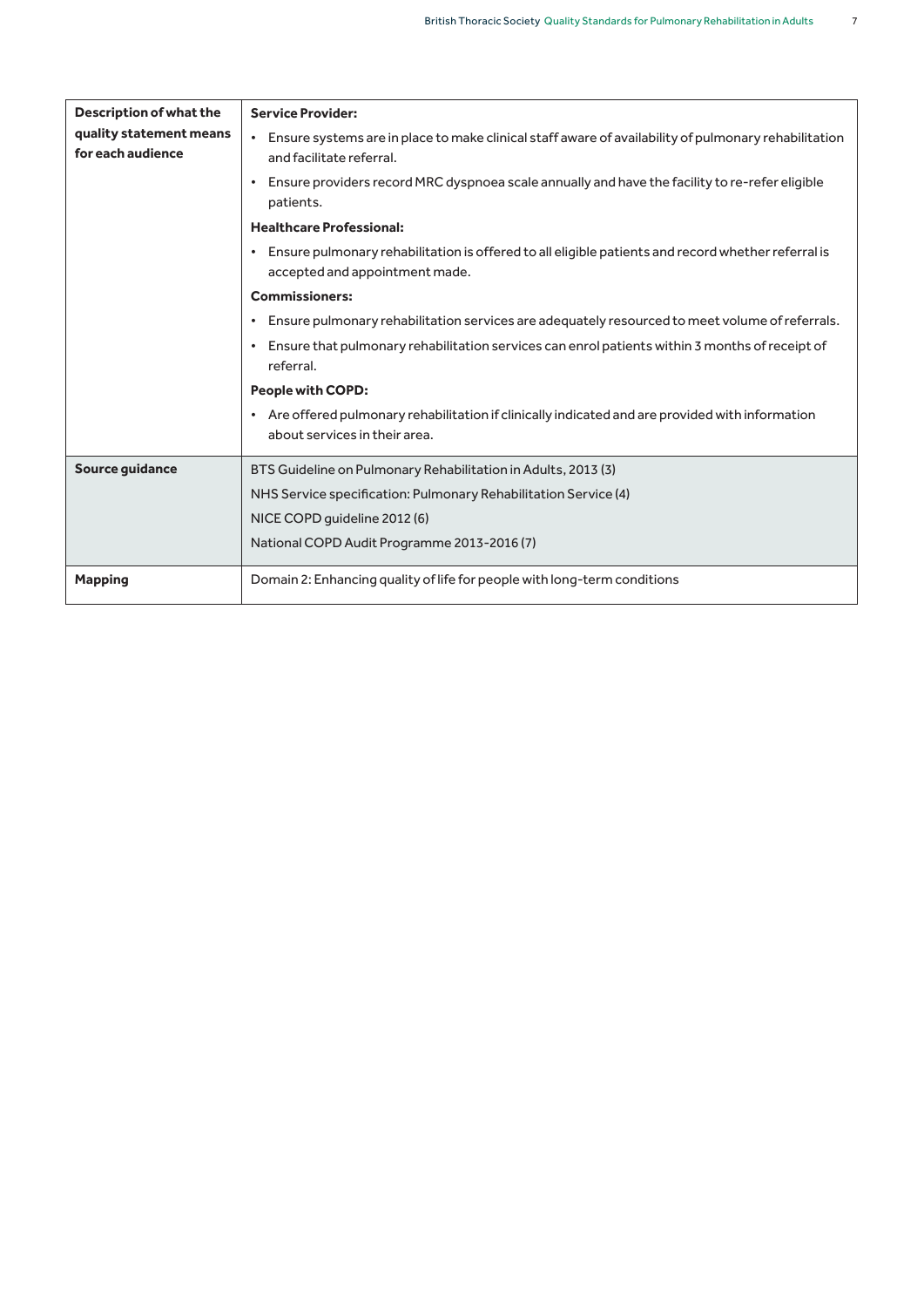8

| <b>Quality statement 2</b>                   | Pulmonary rehabilitation programmes accept and enrol patients with functional limitation due<br>to other chronic respiratory diseases (for example bronchiectasis, ILD and asthma) or COPD<br>MRC dyspnoea 2 if referred.                                                                           |
|----------------------------------------------|-----------------------------------------------------------------------------------------------------------------------------------------------------------------------------------------------------------------------------------------------------------------------------------------------------|
| <b>Rationale</b>                             | • Pulmonary rehabilitation can improve exercise capacity in people with a variety of respiratory<br>conditions other than COPD that affect activities of daily living such as bronchiectasis, interstitial<br>lung disease (ILD) and asthma.                                                        |
|                                              | • Pulmonary rehabilitation may benefit some people with less significant self reported exercise<br>limitation (MRC dyspnoea scale 2; see appendix 3).                                                                                                                                               |
|                                              | This statement will guide service providers, healthcare professionals, commissioners and people<br>$\bullet$<br>with chronic respiratory disease to ensure that pulmonary rehabilitation services are set up to be<br>equitable and inclusive of patients with a variety of respiratory conditions. |
| <b>Quality measure</b>                       | <b>Structure:</b>                                                                                                                                                                                                                                                                                   |
|                                              | • Evidence that pulmonary rehabilitation is available locally and offered to people who are<br>functionally limited by chronic respiratory diseases other than COPD (and people with COPD<br>MRC dyspnoea 2) if referred by their primary or secondary healthcare teams.                            |
|                                              | <b>Process:</b>                                                                                                                                                                                                                                                                                     |
|                                              | • Proportion of pulmonary rehabilitation programmes that accept referrals for people with chronic<br>respiratory diseases other than COPD (and people with COPD MRC dyspnoea 2).                                                                                                                    |
|                                              | <b>Numerator</b>                                                                                                                                                                                                                                                                                    |
|                                              | • Number of pulmonary rehabilitation programmes accepting referrals for patients with chronic<br>respiratory diseases other than COPD (and people with COPD MRC dyspnoea 2).                                                                                                                        |
|                                              | <b>Denominator</b>                                                                                                                                                                                                                                                                                  |
|                                              | • Number of pulmonary rehabilitation programmes nationally.                                                                                                                                                                                                                                         |
| Description of what the                      | <b>Service Provider:</b>                                                                                                                                                                                                                                                                            |
| quality statement means<br>for each audience | • Ensure systems are in place to make clinical staff aware of the potential benefit of pulmonary<br>rehabilitation in people with respiratory diseases other than COPD (e.g. bronchiectasis, ILD and<br>asthma) and in those with COPD and MRC dyspnoea 2.                                          |
|                                              | Ensure disease education programmes are balanced and suitable for a range of respiratory<br>conditions.                                                                                                                                                                                             |
|                                              | <b>Healthcare Professional:</b>                                                                                                                                                                                                                                                                     |
|                                              | Ensure pulmonary rehabilitation referral is considered in the management of people who are<br>functionally limited by all chronic respiratory diseases.                                                                                                                                             |
|                                              | <b>Commissioners:</b>                                                                                                                                                                                                                                                                               |
|                                              | • Ensure pulmonary rehabilitation services are adequately resourced to meet the volume of<br>referrals for people with respiratory conditions other than COPD and people with COPD and MRC<br>dyspnoea 2.                                                                                           |
|                                              | People with chronic respiratory disease or people with COPD and MRC 2 dyspnoea:                                                                                                                                                                                                                     |
|                                              | • Are referred for pulmonary rehabilitation if clinically indicated (i.e. remain functionally limited<br>despite optimisation of their underling condition) and are provided with information.                                                                                                      |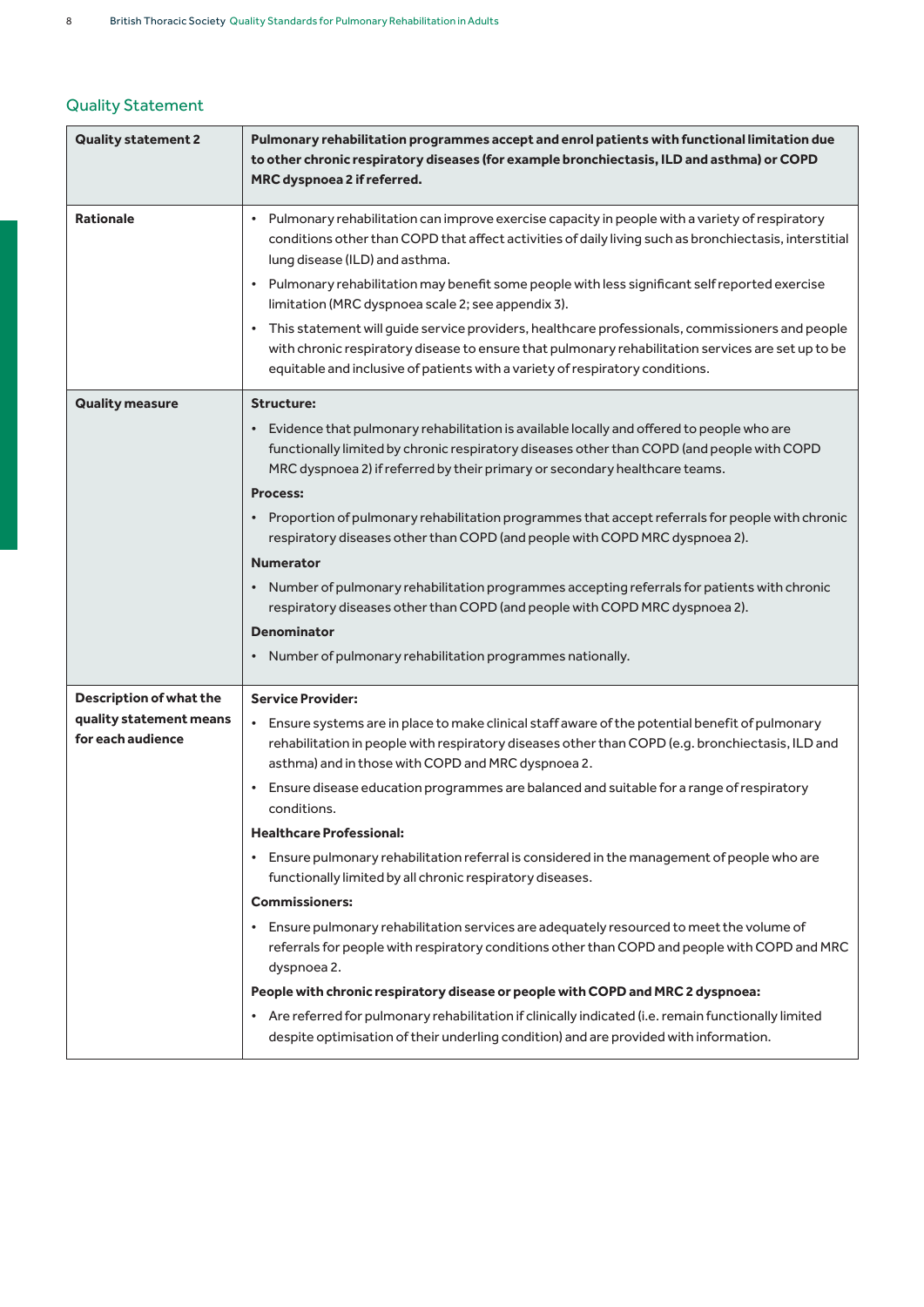| Source guidance | BTS Guideline on Pulmonary Rehabilitation in Adults, 2013 (3)               |
|-----------------|-----------------------------------------------------------------------------|
|                 | NHS Service specification: Pulmonary Rehabilitation Service (4)             |
|                 | NICE COPD quideline 2012 (6)                                                |
|                 | National COPD Audit Programme 2013-2016 (7)                                 |
|                 | BTS Guideline for non-CF Bronchiectasis 2010 (8)                            |
|                 | BTS Quality Standard for clinically significant Bronchiectasis 2012 (9)     |
|                 | NICE Idiopathic pulmonary fibrosis quideline 2013 (10)                      |
|                 | NHS England - Clinical Reference Group A14 Specialist Respiratory 2013 (11) |
| <b>Mapping</b>  | Domain 2: Enhancing quality of life for people with long-term conditions    |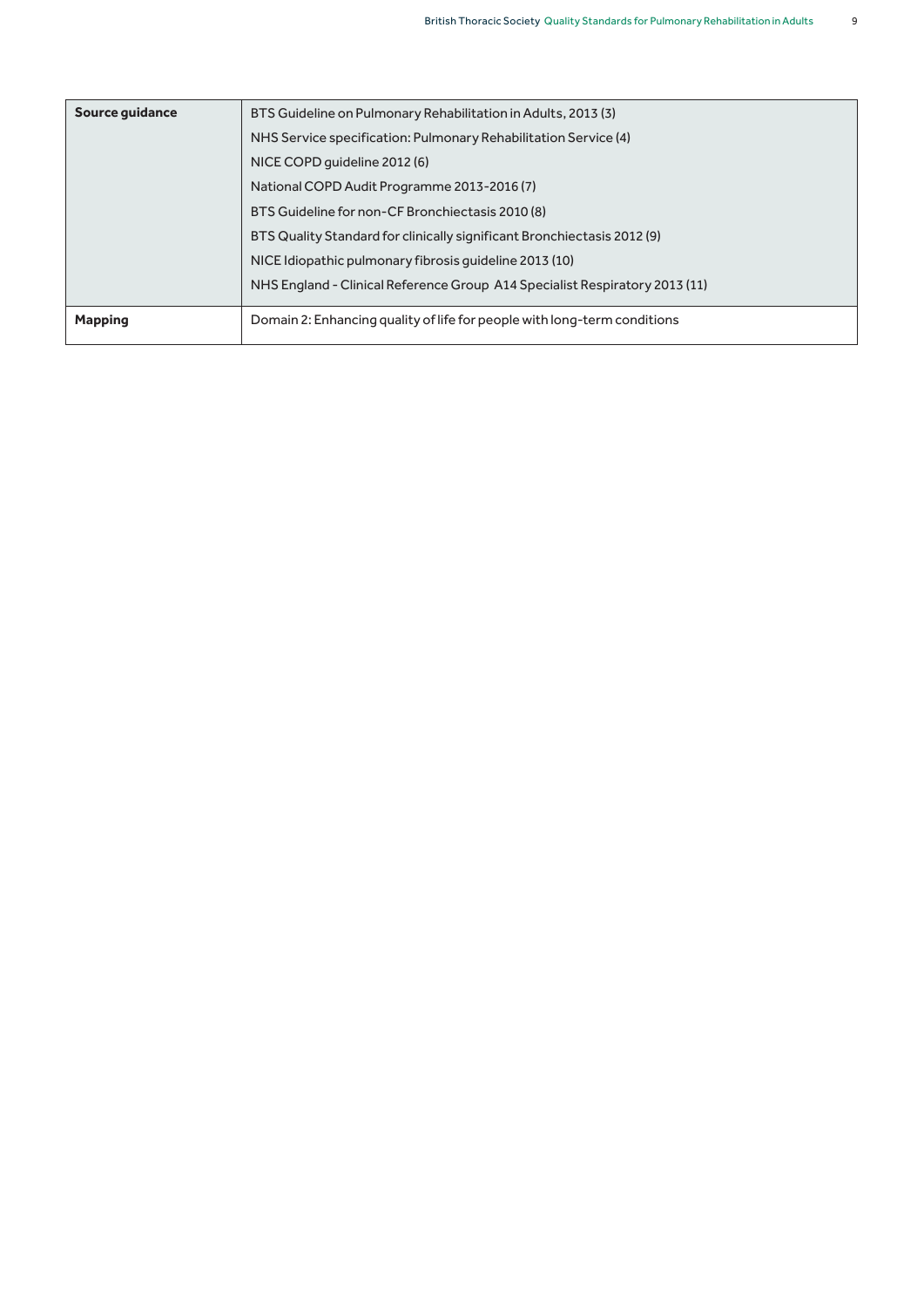| <b>Quality statement 3</b> | Referral for pulmonary rehabilitation after hospitalisation for acute exacerbations of COPD:<br>a. People admitted to hospital with acute exacerbations of COPD (AECOPD) are referred for<br>pulmonary rehabilitation at discharge.<br>b. People referred for pulmonary rehabilitation following admission with AECOPD are enrolled<br>within one month of leaving hospital.                                                                                                                                                                                                                                                                                                                                                                                                                                                                                                                                                                                                                                                                                                                                        |
|----------------------------|---------------------------------------------------------------------------------------------------------------------------------------------------------------------------------------------------------------------------------------------------------------------------------------------------------------------------------------------------------------------------------------------------------------------------------------------------------------------------------------------------------------------------------------------------------------------------------------------------------------------------------------------------------------------------------------------------------------------------------------------------------------------------------------------------------------------------------------------------------------------------------------------------------------------------------------------------------------------------------------------------------------------------------------------------------------------------------------------------------------------|
| <b>Rationale</b>           | Acute exacerbations of COPD (AECOPD) are associated with worsening symptoms, impaired<br>health-related quality of life, reduced exercise capacity and physical activity, and skeletal muscle<br>dysfunction, particularly of the lower limbs.<br>• A Cochrane review of nine studies showed that pulmonary rehabilitation started shortly after<br>hospital admission (typically within 3 weeks of discharge) significantly improved exercise<br>capacity and health-related quality of life compared with usual care.                                                                                                                                                                                                                                                                                                                                                                                                                                                                                                                                                                                             |
|                            | The BTS Guideline on Pulmonary Rehabilitation in Adults recommends that "patients<br>hospitalised for acute exacerbation of COPD should be offered pulmonary rehabilitation at<br>hospital discharge to commence within one month of discharge".                                                                                                                                                                                                                                                                                                                                                                                                                                                                                                                                                                                                                                                                                                                                                                                                                                                                    |
| <b>Quality measure</b>     | <b>Structure:</b><br>• Evidence of local pathways for offering and referring people who have been hospitalised with<br>AECOPD to outpatient pulmonary rehabilitation.<br>• Evidence that pulmonary rehabilitation programmes can enrol people referred following<br>hospitalisation for AECOPD within one month of leaving hospital.<br><b>Process:</b><br>• Proportion of eligible people discharged with AECOPD who are offered pulmonary rehabilitation.<br>• Number of people who accept referral who are enrolled within one month of discharge from<br>hospital.<br><b>Numerator 1</b><br>• Number of people admitted with AECOPD who are offered pulmonary rehabilitation on discharge.<br><b>Denominator 1</b><br>• Number of people with a primary discharge diagnosis of AECOPD.<br><b>Numerator 2</b><br>• Number of people admitted with AECOPD who accept a referral for pulmonary rehabilitation<br>post-discharge who are enrolled within one month of leaving hospital.<br><b>Denominator 2</b><br>Number of people who accept referral for pulmonary rehabilitation after discharge from hospital. |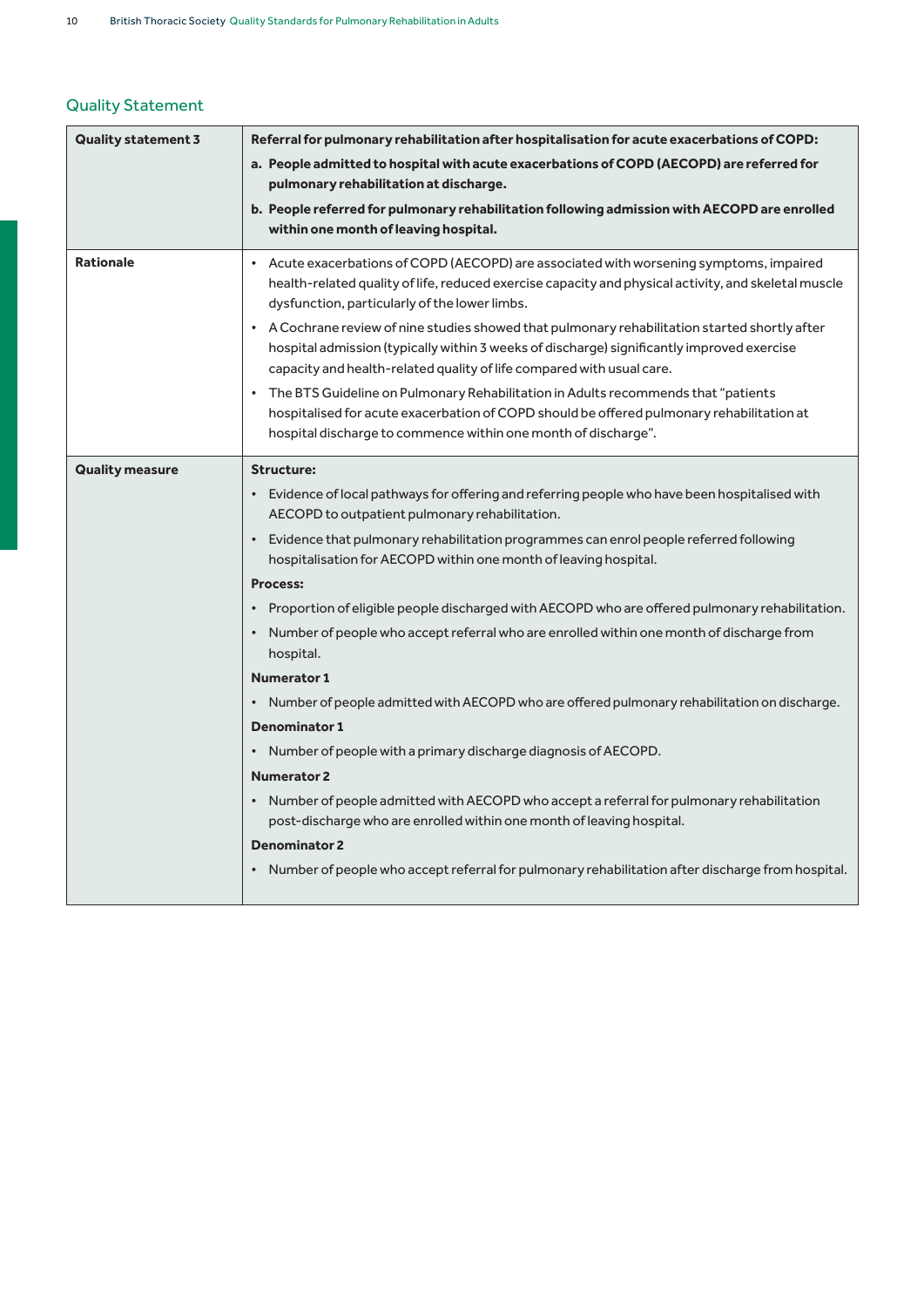| <b>Description of what the</b>               | <b>Service Provider:</b>                                                                                                                                          |
|----------------------------------------------|-------------------------------------------------------------------------------------------------------------------------------------------------------------------|
| quality statement means<br>for each audience | Ensure hospital systems are in place to identify people with a discharge diagnosis of AECOPD.<br>$\bullet$                                                        |
|                                              | Ensure hospital systems are in place to offer pulmonary rehabilitation to these people if<br>$\bullet$<br>appropriate.                                            |
|                                              | Ensure systems are in place to offer people, who accept referral, enrolment into pulmonary<br>$\bullet$<br>rehabilitation within one month of leaving hospital.   |
|                                              | <b>Healthcare Professional:</b>                                                                                                                                   |
|                                              | Ensure people being discharged with a diagnosis of AECOPD are offered pulmonary<br>rehabilitation.                                                                |
|                                              | <b>Commissioners:</b>                                                                                                                                             |
|                                              | Ensure pulmonary rehabilitation services are adequately resourced to allow timely (within one<br>$\bullet$<br>month) enrolment of people post hospital discharge. |
|                                              | People with COPD admitted to hospital with acute exacerbation:                                                                                                    |
|                                              | • Are offered pulmonary rehabilitation on discharge and enrolled within one month.                                                                                |
|                                              |                                                                                                                                                                   |
| Source guidance                              | BTS Guideline on Pulmonary Rehabilitation in Adults, 2013 (3)                                                                                                     |
|                                              | NHS Service specification: Pulmonary Rehabilitation Service (4)                                                                                                   |
|                                              | NICE COPD guideline 2012 (6)                                                                                                                                      |
|                                              | National COPD Audit Programme 2013-2016 (7)                                                                                                                       |
| <b>Mapping</b>                               | Domain 2: Enhancing quality of life for people with long-term conditions                                                                                          |
|                                              | Domain 3: Helping people to recover from episodes of ill health or following injury                                                                               |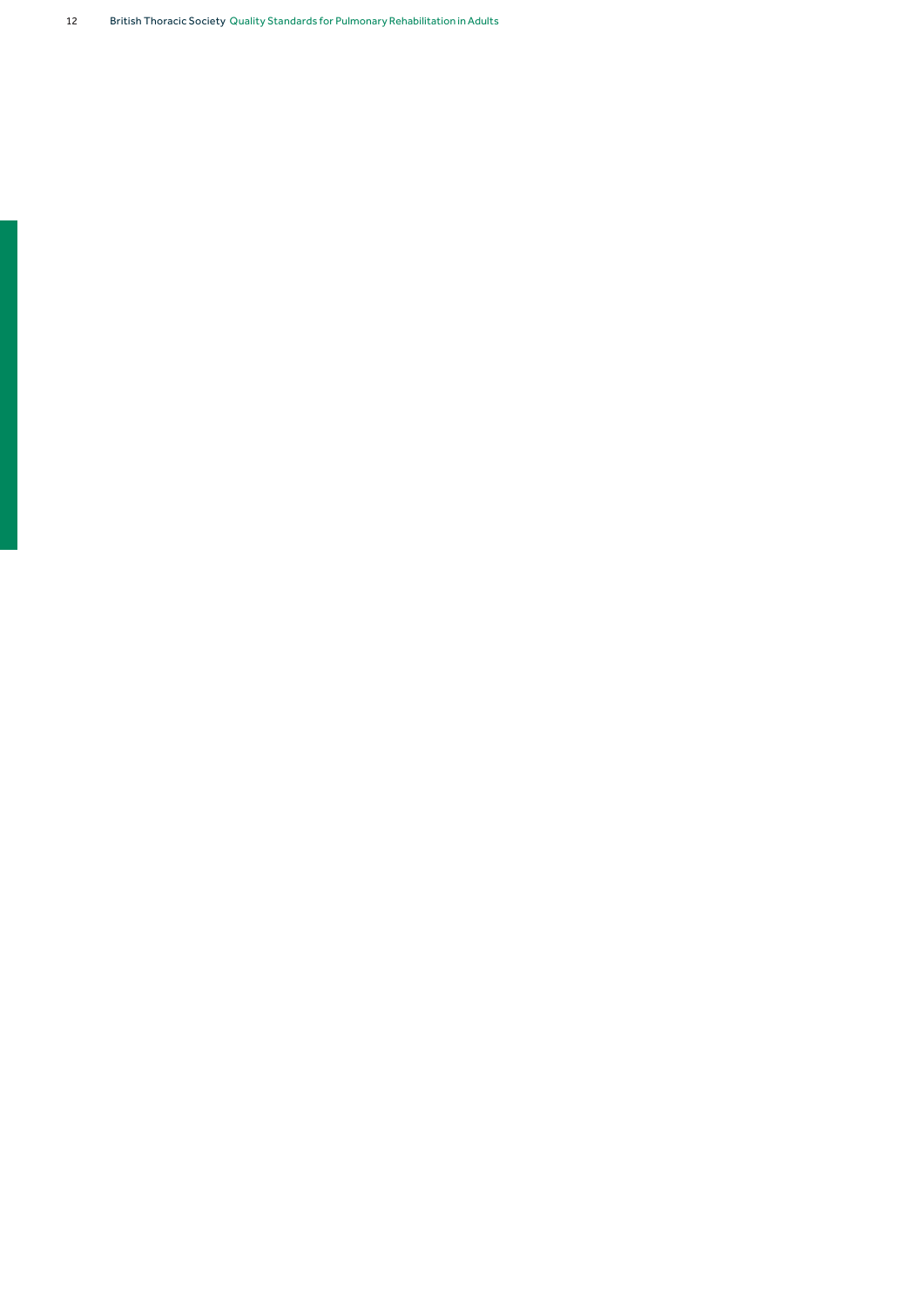| <b>Quality statement 4</b>     | Pulmonary rehabilitation programmes are of at least 6 weeks duration and include a minimum of<br>twice-weekly supervised sessions.                                                                                                                                                               |
|--------------------------------|--------------------------------------------------------------------------------------------------------------------------------------------------------------------------------------------------------------------------------------------------------------------------------------------------|
| <b>Rationale</b>               | The benefits of pulmonary rehabilitation have been established for programmes with duration of<br>at least 6 weeks, which include a minimum of twice weekly supervised sessions. The assessment<br>sessions at baseline and on completion should be in addition to this.                         |
|                                | In line with published pulmonary rehabilitation studies and the outcomes they demonstrate,<br>a third session per week of prescribed exercise is recommended. This can be performed<br>unsupervised but should be prescribed. Other opportunities for physical activity should be<br>encouraged. |
| <b>Quality measure</b>         | <b>Structure:</b>                                                                                                                                                                                                                                                                                |
|                                | Evidence that pulmonary rehabilitation programmes are of at least 6 weeks duration and include<br>at least twice weekly supervised sessions. This does not include assessment sessions, which<br>require additional sessions.                                                                    |
|                                | Process:                                                                                                                                                                                                                                                                                         |
|                                | • Evidence that pulmonary rehabilitation programmes comprise a minimum of 6 weeks<br>intervention and a minimum of twice weekly supervised sessions.                                                                                                                                             |
|                                | <b>Numerator</b>                                                                                                                                                                                                                                                                                 |
|                                | • Number of pulmonary rehabilitation programmes offering a programme of at least 6 weeks<br>duration and at least twice weekly supervised sessions (excluding the additional assessments).                                                                                                       |
|                                | <b>Denominator</b>                                                                                                                                                                                                                                                                               |
|                                | Number of pulmonary rehabilitation programmes nationally.                                                                                                                                                                                                                                        |
| <b>Description of what the</b> | <b>Service Provider:</b>                                                                                                                                                                                                                                                                         |
| quality statement means        | Ensure pulmonary rehabilitation is of 6 weeks minimum duration, offering a minimum of twice                                                                                                                                                                                                      |
| for each audience              | weekly supervised sessions. The assessment sessions are in addition.                                                                                                                                                                                                                             |
|                                | <b>Healthcare Professional:</b>                                                                                                                                                                                                                                                                  |
|                                | • Provide a pulmonary rehabilitation programme of 6 weeks minimum duration, and a minimum of                                                                                                                                                                                                     |
|                                | twice weekly supervised sessions.<br><b>Commissioners:</b>                                                                                                                                                                                                                                       |
|                                | Ensure pulmonary rehabilitation services are adequately resourced to allow a minimum of 6                                                                                                                                                                                                        |
|                                | weeks duration pulmonary rehabilitation and minimum of twice weekly supervised sessions. The<br>assessment sessions are to be provided in addition to this rehabilitation programme.                                                                                                             |
|                                | People with chronic respiratory disease attending pulmonary rehabilitation:                                                                                                                                                                                                                      |
|                                | Are offered a programme of 6 weeks minimum duration and a minimum of twice weekly<br>supervised sessions.                                                                                                                                                                                        |
| Source guidance                | BTS Guideline on Pulmonary Rehabilitation in Adults, 2013 (3)                                                                                                                                                                                                                                    |
|                                | NHS Service specification: Pulmonary Rehabilitation Service (4)                                                                                                                                                                                                                                  |
|                                | IMPRESS Guide to Pulmonary Rehabilitation 2011 (5)                                                                                                                                                                                                                                               |
|                                | NICE COPD guideline 2012 (6)                                                                                                                                                                                                                                                                     |
| <b>Mapping</b>                 | Domain 2: Enhancing quality of life for people with long-term conditions                                                                                                                                                                                                                         |
|                                | Domain 4: Ensuring that people have a positive experience of care                                                                                                                                                                                                                                |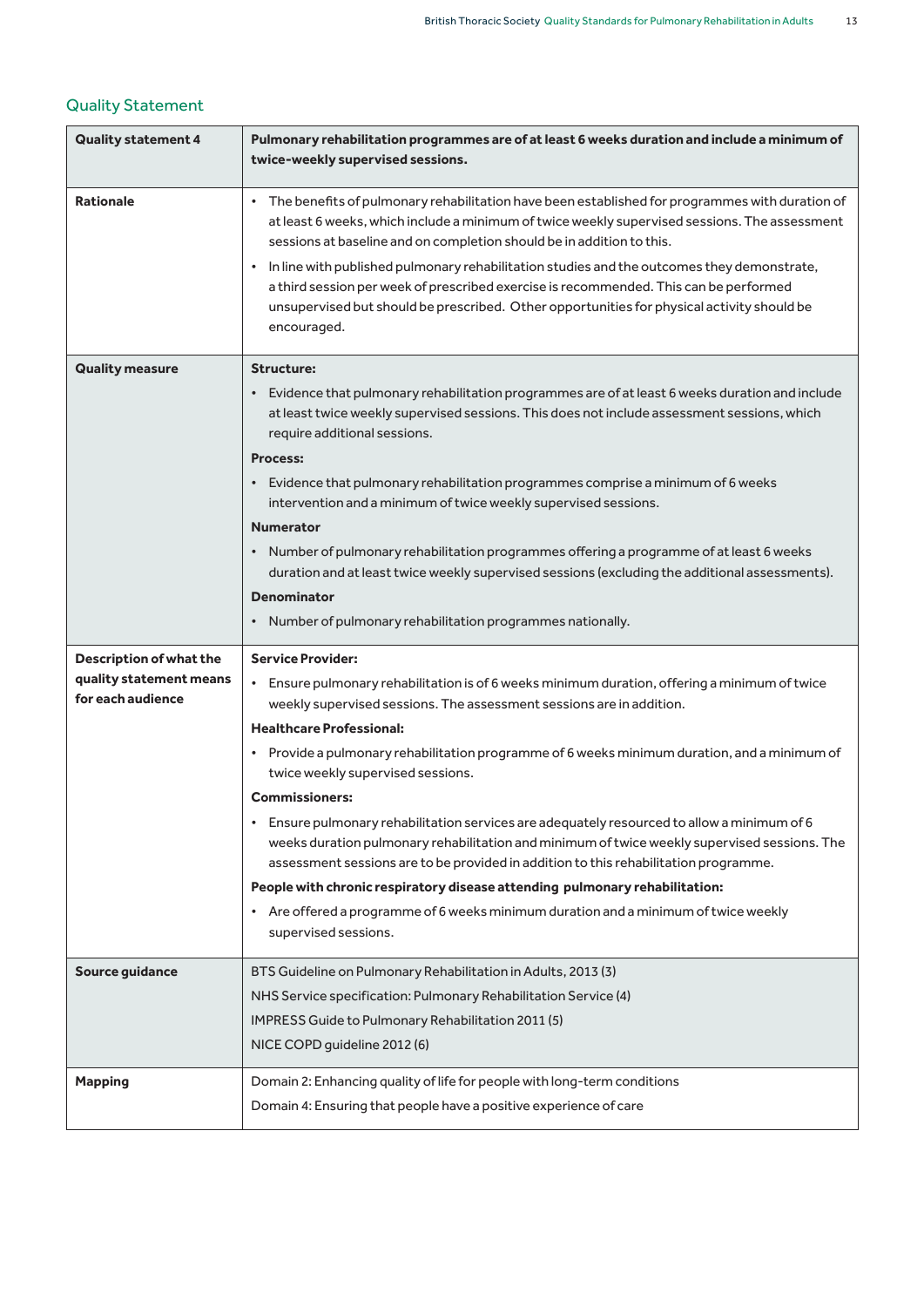| <b>Quality statement 5</b> | Pulmonary rehabilitation programmes include supervised, individually tailored and prescribed,<br>progressive exercise training including both aerobic and resistance training.            |
|----------------------------|-------------------------------------------------------------------------------------------------------------------------------------------------------------------------------------------|
| <b>Rationale</b>           | • There is a large body of evidence demonstrating that aerobic and resistance training result in<br>clinically meaningful improvements in whole body endurance and strength respectively. |
|                            | • Exercise training should be individually prescribed and progressed from assessments of physical<br>performance obtained at baseline.                                                    |
|                            | Continuous or interval aerobic training has been shown to provide equivalent benefits to<br>endurance performance.                                                                        |
| <b>Quality measure</b>     | <b>Structure:</b>                                                                                                                                                                         |
|                            | Evidence that all patients undertaking pulmonary rehabilitation receive an exercise programme<br>which is individually prescribed and progressive.                                        |
|                            | • Evidence that patients enrolled in pulmonary rehabilitation undertake both aerobic and<br>resistance training.                                                                          |
|                            | Evidence that professionals providing pulmonary rehabilitation are adequately trained/<br>experienced in prescribing and supervising exercise training.                                   |
|                            | <b>Process:</b>                                                                                                                                                                           |
|                            | • Proportion of pulmonary rehabilitation programmes that provide assessment of physical<br>performance and prescription of exercise intensity at enrolment.                               |
|                            | Proportion of pulmonary rehabilitation programmes that ensure progression of exercise goals at<br>intervals during programme according to individual progress and needs.                  |
|                            | • Proportion of pulmonary rehabilitation programmes that provide both aerobic and resistance<br>training.                                                                                 |
|                            | Proportion of patients attending pulmonary rehabilitation who receive an individually prescribed<br>and progressive exercise programme.                                                   |
|                            | • Proportion of patients attending pulmonary rehabilitation who receive both aerobic and<br>resistance training.                                                                          |
|                            | Proportion of patients attending pulmonary rehabilitation with an individualised aerobic and<br>resistance training prescription in place.                                                |
|                            | <b>Numerator 1</b>                                                                                                                                                                        |
|                            | · Number of people receiving an individually prescribed and progressive aerobic exercise<br>programme.                                                                                    |
|                            | <b>Denominator 1</b>                                                                                                                                                                      |
|                            | Number of people enrolled onto pulmonary rehabilitation.                                                                                                                                  |
|                            | <b>Numerator 2</b>                                                                                                                                                                        |
|                            | Number of people receiving an individually prescribed and progressive resistance exercise<br>programme.                                                                                   |
|                            | <b>Denominator 2</b>                                                                                                                                                                      |
|                            | • Number of people enrolled onto pulmonary rehabilitation.                                                                                                                                |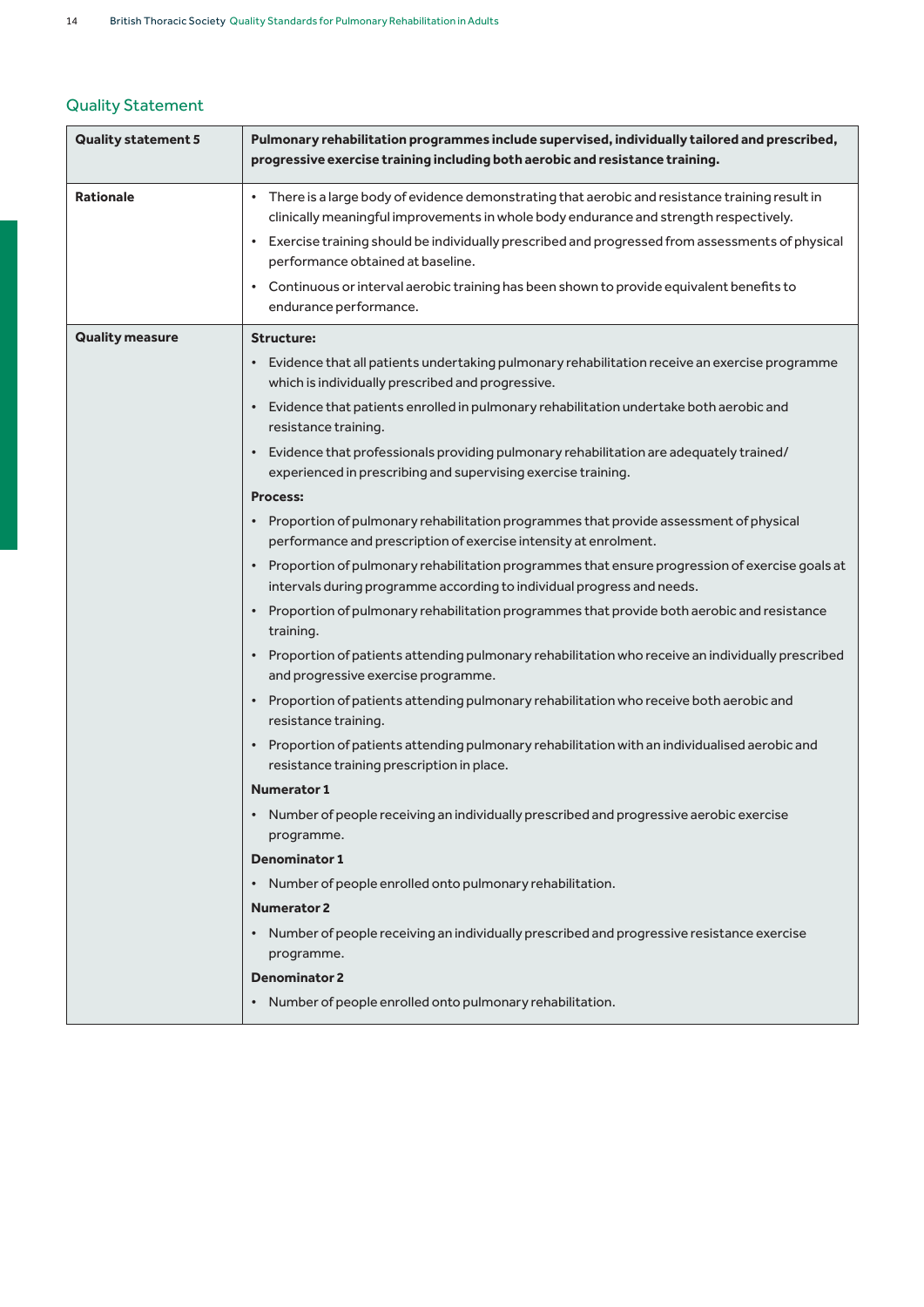| <b>Description of what the</b><br>quality statement means<br>for each audience | <b>Service Provider:</b>                                                                                                                                                                                                                                                                               |
|--------------------------------------------------------------------------------|--------------------------------------------------------------------------------------------------------------------------------------------------------------------------------------------------------------------------------------------------------------------------------------------------------|
|                                                                                | Ensure that the programme delivers supervised, individually prescribed and progressive exercise<br>$\bullet$<br>therapy in line with the BTS pulmonary rehabilitation quideline.                                                                                                                       |
|                                                                                | <b>Healthcare Professional:</b>                                                                                                                                                                                                                                                                        |
|                                                                                | Provide generic exercise sessions which are individually prescribed in order to achieve<br>$\bullet$<br>individualised goals for both aerobic and resistance training and that each patient's progress is<br>reviewed and their prescription modified during the programme in order to be progressive. |
|                                                                                | <b>Commissioners:</b>                                                                                                                                                                                                                                                                                  |
|                                                                                | Ensure the programme is equipped to deliver effective aerobic and resistance training in line with<br>$\bullet$<br>national quidelines and there is a written standard operating procedure (see Quality Statement<br>$10$ .                                                                            |
|                                                                                | People attending pulmonary rehabilitation:                                                                                                                                                                                                                                                             |
|                                                                                | Receive an individualised, written, aerobic and resistance exercise programme when they attend<br>$\bullet$<br>pulmonary rehabilitation.                                                                                                                                                               |
| Source guidance                                                                | BTS Guideline on Pulmonary Rehabilitation in Adults, 2013 (3)                                                                                                                                                                                                                                          |
|                                                                                | NHS Service specification: Pulmonary Rehabilitation Service (4)                                                                                                                                                                                                                                        |
|                                                                                | NICE COPD guideline 2012 (6)                                                                                                                                                                                                                                                                           |
| <b>Mapping</b>                                                                 | Domain 2: Enhancing quality of life for people with long-term conditions                                                                                                                                                                                                                               |
|                                                                                | Domain 4: Ensuring that people have a positive experience of care                                                                                                                                                                                                                                      |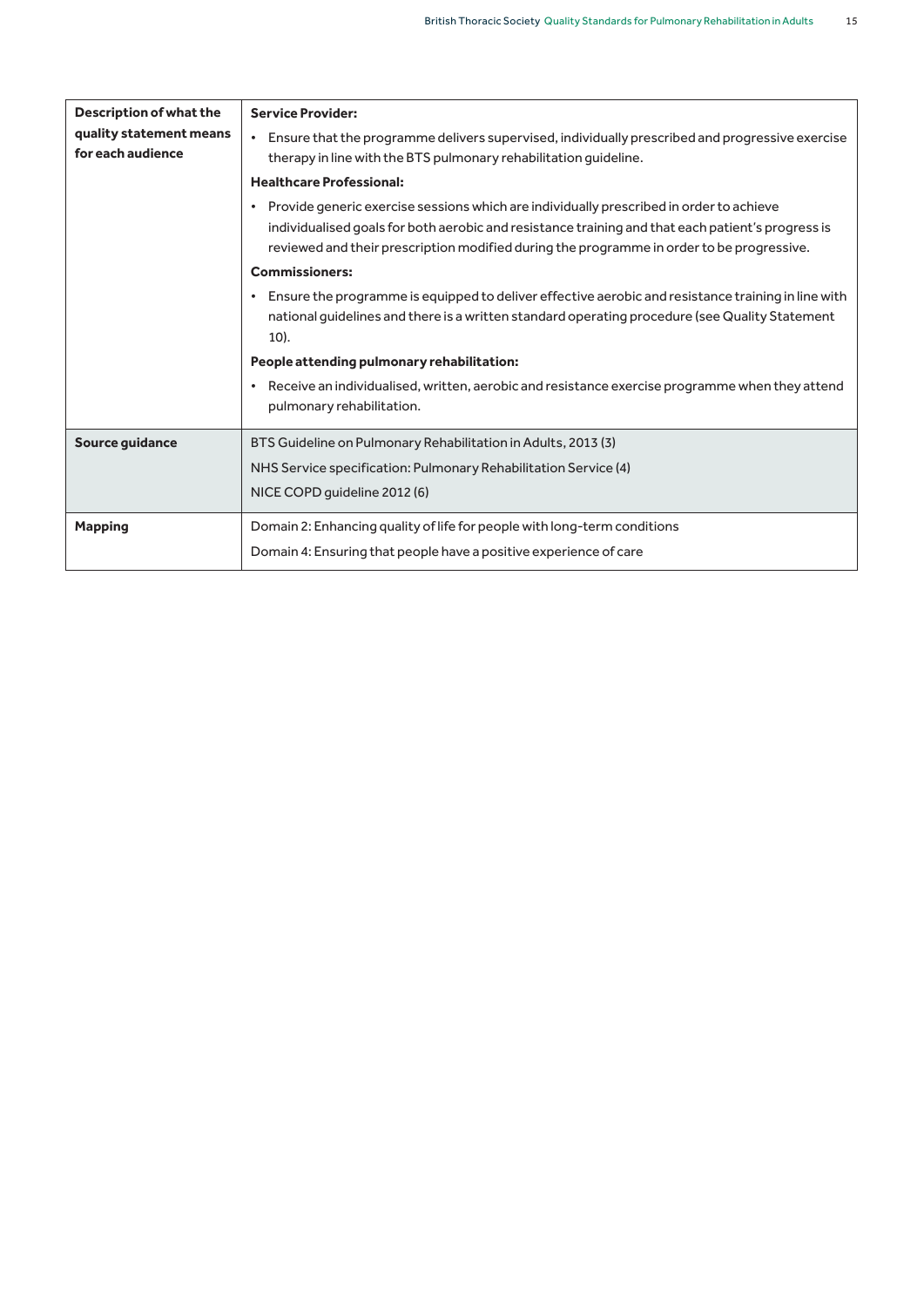| <b>Quality statement 6</b>                   | Pulmonary rehabilitation programmes include a defined, structured education programme.                                                                                                                                                                                                                  |
|----------------------------------------------|---------------------------------------------------------------------------------------------------------------------------------------------------------------------------------------------------------------------------------------------------------------------------------------------------------|
| <b>Rationale</b>                             | • A structured and comprehensive programme of education is an integral and essential<br>component of pulmonary rehabilitation.                                                                                                                                                                          |
|                                              | • The education should be delivered by professionals competent in the relevant subject areas.                                                                                                                                                                                                           |
|                                              | • The BTS Pulmonary Rehabilitation Guideline provides a list of recommended topics - appendix H<br>(3).                                                                                                                                                                                                 |
|                                              | • Inviting former pulmonary rehabilitation graduates or member of the local Breathe Easy group<br>should be actively encouraged.                                                                                                                                                                        |
|                                              | • Supplementing talks with written education information is advised with consideration given to<br>language, literacy and vision issues.                                                                                                                                                                |
| <b>Quality measure</b>                       | <b>Structure:</b>                                                                                                                                                                                                                                                                                       |
|                                              | • Evidence of local pulmonary rehabilitation programme arrangements to ensure that all patients<br>who are referred to pulmonary rehabilitation have access to a comprehensive programme of<br>education in line with content set out in the BTS Pulmonary Rehabilitation Guideline.<br><b>Process:</b> |
|                                              | • Proportion of pulmonary rehabilitation programmes that provide participants with a structured<br>education programme.                                                                                                                                                                                 |
|                                              | <b>Numerator</b>                                                                                                                                                                                                                                                                                        |
|                                              | • Number of pulmonary rehabilitation programmes providing a structured education programme<br>in line with the BTS Pulmonary Rehabilitation Guideline.                                                                                                                                                  |
|                                              | <b>Denominator</b>                                                                                                                                                                                                                                                                                      |
|                                              | • The number of pulmonary rehabilitation programmes nationally.                                                                                                                                                                                                                                         |
| <b>Description of what the</b>               | <b>Service Provider:</b>                                                                                                                                                                                                                                                                                |
| quality statement means<br>for each audience | • Ensure that pulmonary rehabilitation programmes have access to an interdisciplinary team<br>who are trained and competent to deliver the educational advice outlined in the BTS Pulmonary<br>Rehabilitation Guideline.                                                                                |
|                                              | • Ensure that the quality of the educational programme is assessed and maintained in association<br>with patients.                                                                                                                                                                                      |
|                                              | <b>Healthcare Professional:</b>                                                                                                                                                                                                                                                                         |
|                                              | • Ensure that all patients enrolled onto a pulmonary rehabilitation programme have access<br>to a structured education programme that covers the areas outlined in the BTS Pulmonary<br>Rehabilitation Guideline.                                                                                       |
|                                              | <b>Commissioners:</b>                                                                                                                                                                                                                                                                                   |
|                                              | • Ensure that pulmonary rehabilitation service providers have access to a team that are competent<br>to give education advice in the areas outlined in the BTS Pulmonary Rehabilitation Guideline.                                                                                                      |
|                                              | People attending pulmonary rehabilitation:                                                                                                                                                                                                                                                              |
|                                              | • Once enrolled onto a pulmonary rehabilitation programme, attendees should receive a<br>structured education programme and have the opportunity to ask questions, in line with content<br>set out in the BTS Pulmonary Rehabilitation Guideline.                                                       |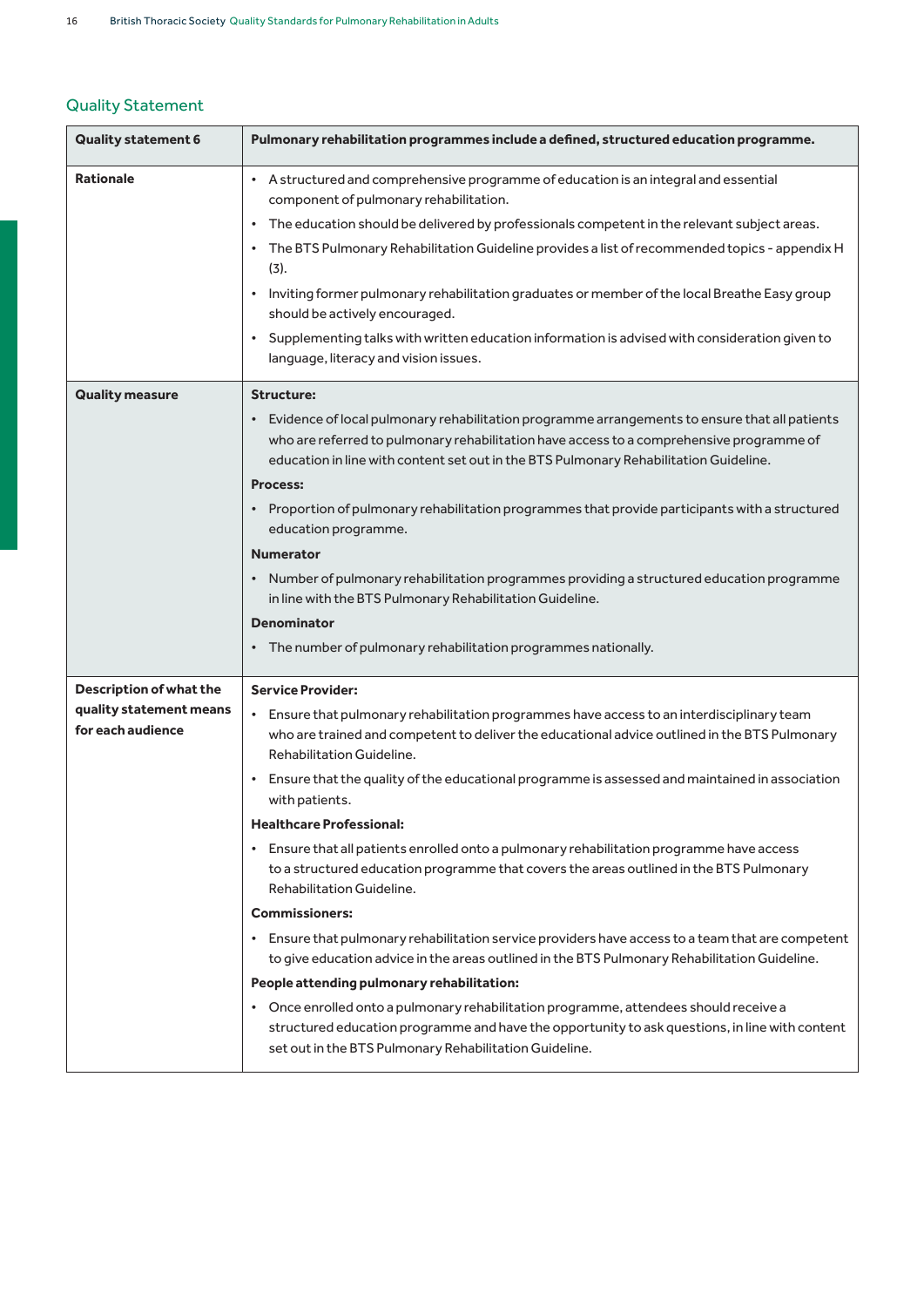| Source guidance | BTS Guideline on Pulmonary Rehabilitation in Adults, 2013 (3)<br>NHS Service specification: Pulmonary Rehabilitation Service (4) |
|-----------------|----------------------------------------------------------------------------------------------------------------------------------|
| <b>Mapping</b>  | Domain 2: Enhancing quality of life for people with long-term conditions                                                         |
|                 | Domain 3: Helping people to recover from episodes of ill health or following injury                                              |
|                 | Domain 4: Ensuring that people have a positive experience of care                                                                |
|                 |                                                                                                                                  |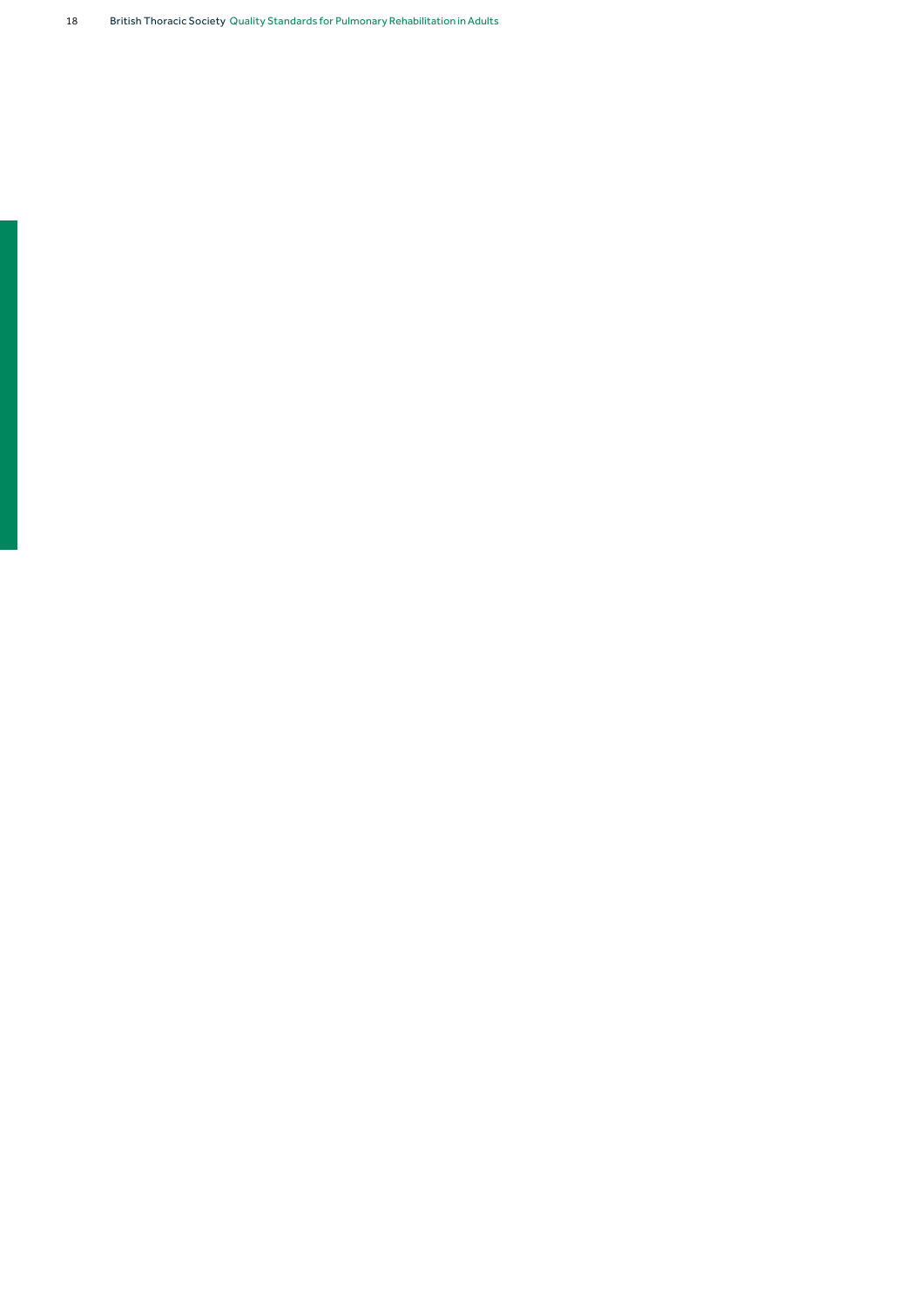| <b>Quality statement 7</b>                   | People completing pulmonary rehabilitation are provided with an individualised structured,<br>written plan for ongoing exercise maintenance.                                                                                        |
|----------------------------------------------|-------------------------------------------------------------------------------------------------------------------------------------------------------------------------------------------------------------------------------------|
| <b>Rationale</b>                             | The development of an individualised written exercise plan is intended to encourage ongoing<br>$\bullet$<br>exercise in people with chronic respiratory conditions.                                                                 |
|                                              | It should include aerobic and strength exercises alongside giving information about local gyms,<br>walking clubs and local amenities.                                                                                               |
| <b>Quality measure</b>                       | <b>Structure:</b>                                                                                                                                                                                                                   |
|                                              | Evidence of local arrangements to ensure that all people completing pulmonary rehabilitation are<br>provided with an individualised written plan for ongoing exercise after leaving the programme.                                  |
|                                              | • The exercise plan should be co-produced by rehabilitation staff together with individuals<br>completing the programme.                                                                                                            |
|                                              | Process:                                                                                                                                                                                                                            |
|                                              | • Proportion of people completing pulmonary rehabilitation who have an individualised written<br>exercise plan.                                                                                                                     |
|                                              | <b>Numerator</b>                                                                                                                                                                                                                    |
|                                              | The number of people completing pulmonary rehabilitation who have an individualised written<br>exercise plan.                                                                                                                       |
|                                              | <b>Denominator</b>                                                                                                                                                                                                                  |
|                                              | • The total number of people completing pulmonary rehabilitation.                                                                                                                                                                   |
| <b>Description of what the</b>               | <b>Service Provider:</b>                                                                                                                                                                                                            |
| quality statement means<br>for each audience | Ensure systems are in place to provide people completing pulmonary rehabilitation with an<br>individualised written exercise plan.                                                                                                  |
|                                              | <b>Healthcare Professional:</b>                                                                                                                                                                                                     |
|                                              | Ensure all people completing pulmonary rehabilitation are provided with an individualised written<br>exercise plan. Ensure patients are involved in co-producing the exercise plan and are responsible<br>for adhering to the plan. |
|                                              | <b>Commissioners:</b>                                                                                                                                                                                                               |
|                                              | Ensure that services record the provision of an individualised written exercise plan on completing<br>pulmonary rehabilitation.                                                                                                     |
|                                              | People completing pulmonary rehabilitation:                                                                                                                                                                                         |
|                                              | To be involved in creating and receiving an individualised written exercise plan and to be aware of<br>their own responsibility in adhering to the plan.                                                                            |
| Source guidance                              | BTS Guideline on Pulmonary Rehabilitation in Adults, 2013 (3)                                                                                                                                                                       |
|                                              | NHS Service specification: Pulmonary Rehabilitation Service (4)                                                                                                                                                                     |
|                                              | National COPD Audit Programme 2013-2016 (7)                                                                                                                                                                                         |
| <b>Mapping</b>                               | Domain 2: Enhancing quality of life for people with long-term conditions                                                                                                                                                            |
|                                              | Domain 4: Ensuring that people have a positive experience of care                                                                                                                                                                   |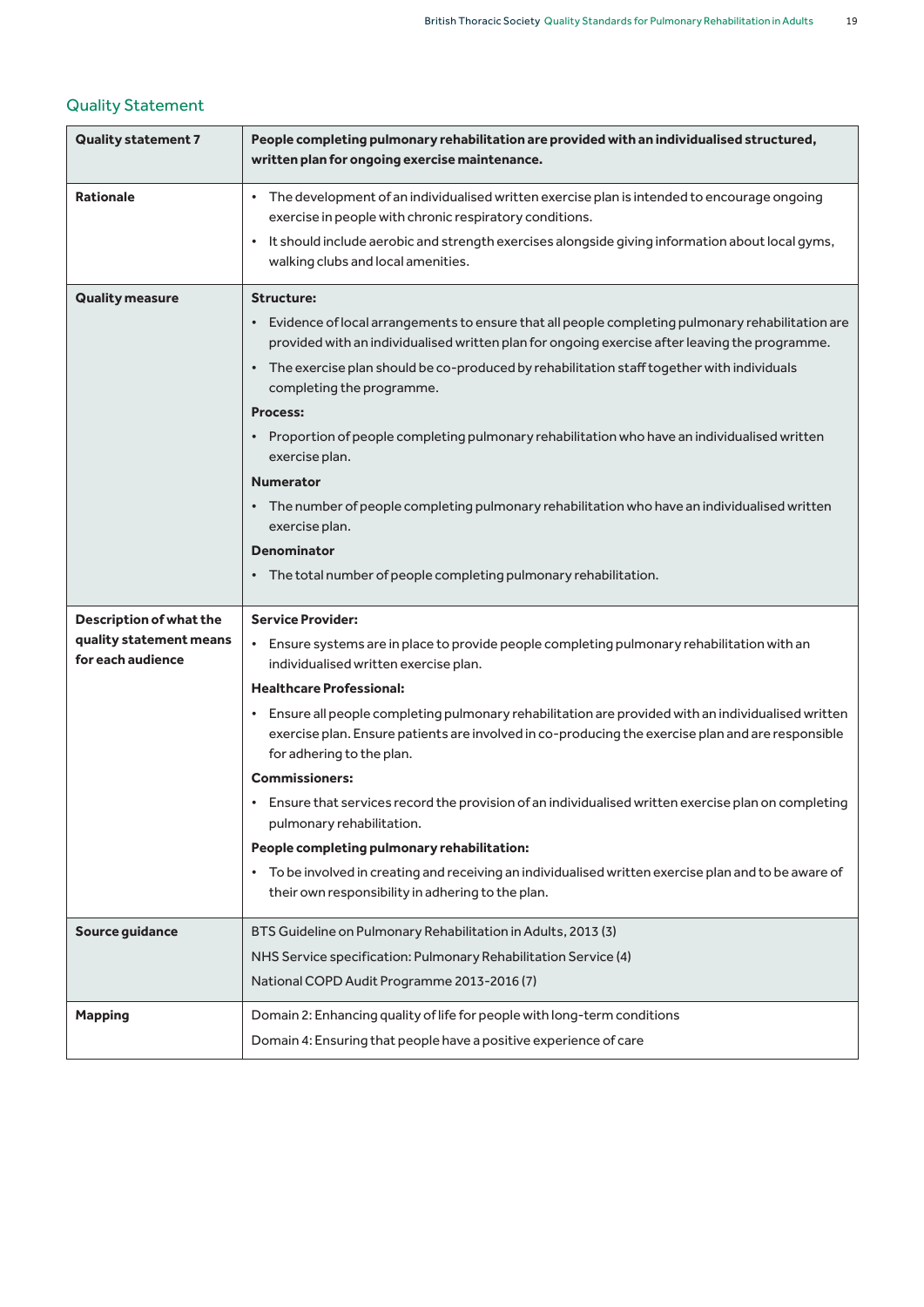| <b>Quality statement 8</b> | People attending pulmonary rehabilitation have the outcome of treatment assessed using as a<br>minimum, measures of exercise capacity, dyspnoea and health status.                                                                                 |
|----------------------------|----------------------------------------------------------------------------------------------------------------------------------------------------------------------------------------------------------------------------------------------------|
| <b>Rationale</b>           | Initial assessments provide an opportunity to objectively determine the baseline status of<br>people. In addition, the baseline exercise capacity provides the basis of the individualised<br>exercise prescription.                               |
|                            | Objectively measuring exercise capacity, dyspnoea and health status using validated outcome<br>tools before and after pulmonary rehabilitation will:                                                                                               |
|                            | Demonstrate individual benefit and can provide valuable individual feedback.<br>$\bullet$                                                                                                                                                          |
|                            | • Provide quality assurance information for pulmonary rehabilitation services (see QS 9).                                                                                                                                                          |
|                            | • Other measures of pulmonary rehabilitation outcome (such as muscle strength, psychological<br>status, activities of daily living, physical activity, self-efficacy and nutritional status) may be of<br>benefit in assessing individual benefit. |
| <b>Quality measure</b>     | <b>Structure:</b>                                                                                                                                                                                                                                  |
|                            | Evidence of validated measurement of exercise capacity, dyspnoea and health status at the start<br>and end of a pulmonary rehabilitation programme.                                                                                                |
|                            | <b>Process:</b>                                                                                                                                                                                                                                    |
|                            | • Proportion of people who perform an assessment of exercise capacity, dyspnoea and health<br>status at the start and after completion of a pulmonary rehabilitation programme.                                                                    |
|                            | <b>Numerator 1</b>                                                                                                                                                                                                                                 |
|                            | • Number of people completing assessments of health status, dyspnoea and exercise capacity at<br>outset/initialassessment.                                                                                                                         |
|                            | <b>Denominator 1</b>                                                                                                                                                                                                                               |
|                            | • Number of people attending initial assessment for pulmonary rehabilitation.                                                                                                                                                                      |
|                            | <b>Numerator 2</b>                                                                                                                                                                                                                                 |
|                            | Number of people completing assessments of health status, dyspnoea and exercise capacity<br>after completion of pulmonary rehabilitation.                                                                                                          |
|                            | <b>Denominator 2</b>                                                                                                                                                                                                                               |
|                            | Number of people completing pulmonary rehabilitation.                                                                                                                                                                                              |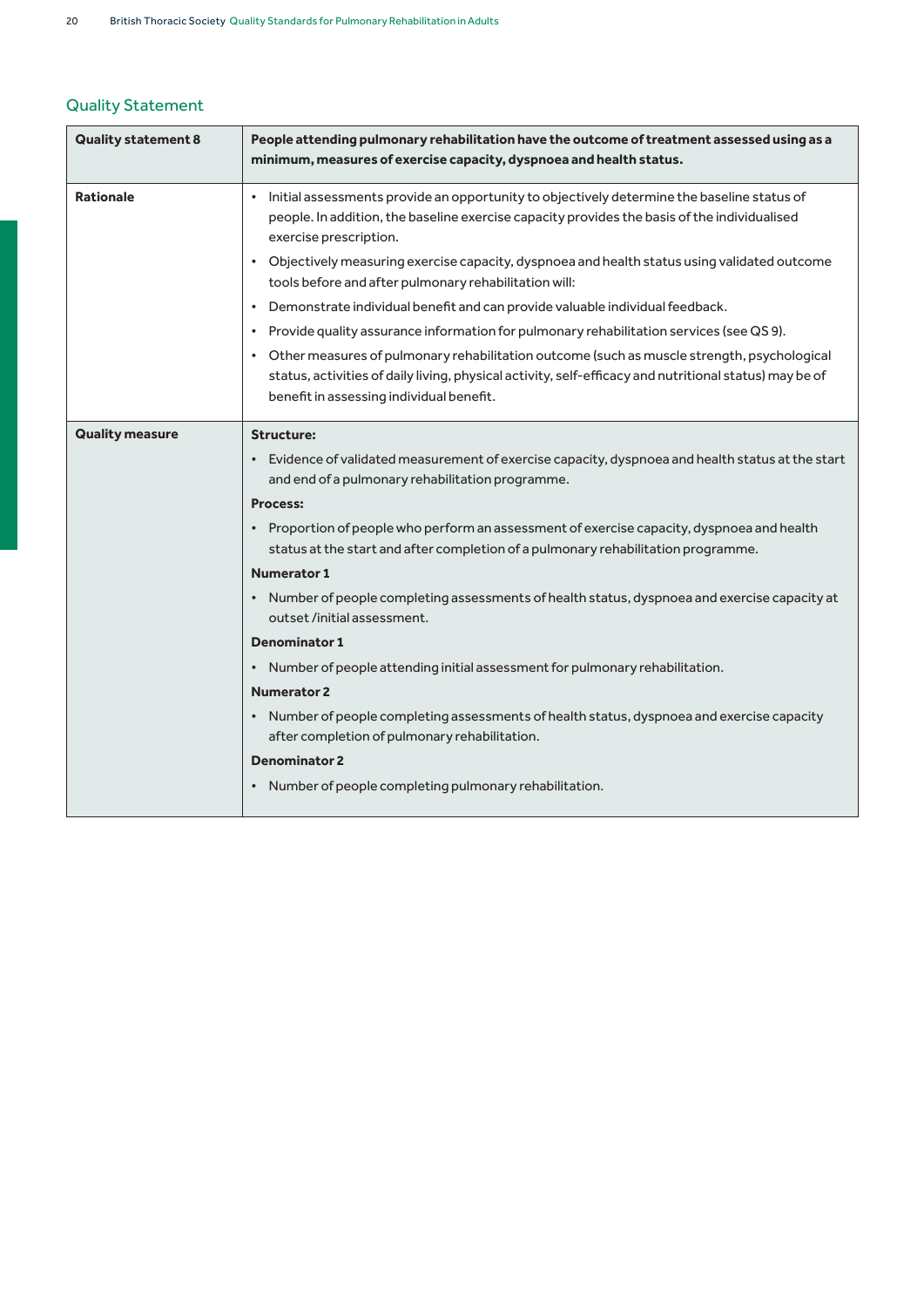| <b>Description of what the</b><br>quality statement means<br>for each audience | <b>Service Provider:</b>                                                                                                                                                                                                                                   |
|--------------------------------------------------------------------------------|------------------------------------------------------------------------------------------------------------------------------------------------------------------------------------------------------------------------------------------------------------|
|                                                                                | Ensure that measures are competently assessed in line with recommended quidance at the initial<br>and discharge assessments.                                                                                                                               |
|                                                                                | Ensure programme venue has facilities, equipment and space to conduct necessary measures.                                                                                                                                                                  |
|                                                                                | Ensure measurements to assess other elements of pulmonary rehabilitation are accommodated<br>$\bullet$<br>if possible (e.g. muscle strength, psychological status, activities of daily living, physical activity,<br>self-efficacy and nutritional status. |
|                                                                                | <b>Healthcare Professional:</b>                                                                                                                                                                                                                            |
|                                                                                | Healthcare professionals have relevant competencies to perform the assessments.<br>$\bullet$                                                                                                                                                               |
|                                                                                | Healthcare professionals understand the importance of the essential assessments and the<br>$\bullet$<br>contribution that other measures can provide.                                                                                                      |
|                                                                                | That the initial exercise assessment provides basis of the individualised exercise prescription.<br>$\bullet$                                                                                                                                              |
|                                                                                | <b>Commissioners:</b>                                                                                                                                                                                                                                      |
|                                                                                | Ensure the pulmonary rehabilitation programme encompasses assessments in addition to the<br>programme.                                                                                                                                                     |
|                                                                                | Ensure the pulmonary rehabilitation programme is adequately resourced to permit assessments.<br>$\bullet$                                                                                                                                                  |
|                                                                                | <b>People with COPD:</b>                                                                                                                                                                                                                                   |
|                                                                                | • Are assessed in terms of exercise capacity and health status as a minimum at the start and end of<br>the programme and understand the importance of these assessments.                                                                                   |
| Source guidance                                                                | BTS Guideline on Pulmonary Rehabilitation in Adults, 2013 (3)                                                                                                                                                                                              |
|                                                                                | NHS Service specification: Pulmonary Rehabilitation Service (4)                                                                                                                                                                                            |
|                                                                                | National COPD Audit Programme 2013-2016 (7)                                                                                                                                                                                                                |
| <b>Mapping</b>                                                                 | Domain 2: Enhancing quality of life for people with long-term conditions                                                                                                                                                                                   |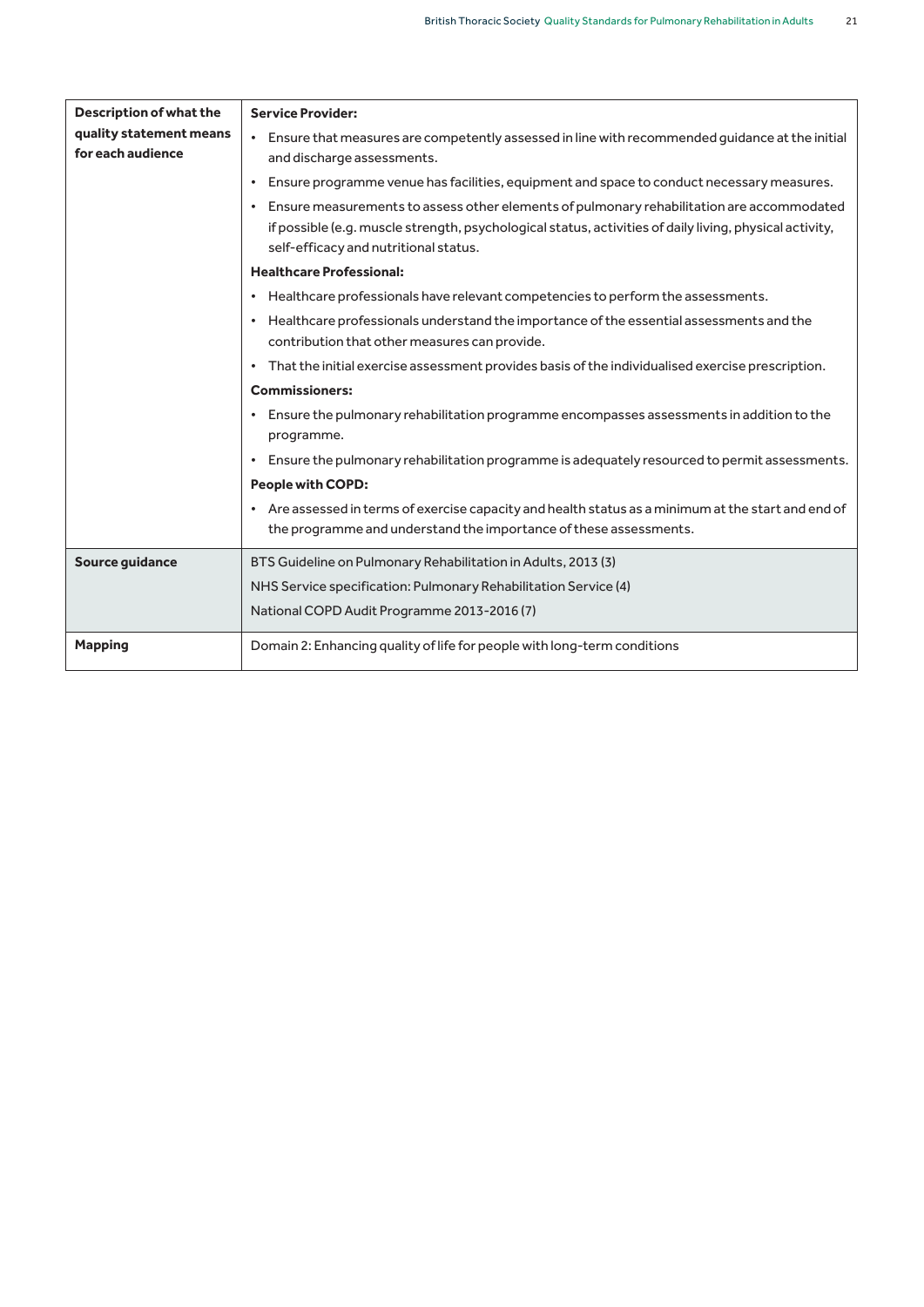| <b>Quality statement 9</b> | Pulmonary rehabilitation programmes conduct an annual audit of individual outcomes and                                                                                                                                                                                   |
|----------------------------|--------------------------------------------------------------------------------------------------------------------------------------------------------------------------------------------------------------------------------------------------------------------------|
|                            | process.                                                                                                                                                                                                                                                                 |
| <b>Rationale</b>           | • Pulmonary rehabilitation programmes should achieve a minimum standard of individual<br>outcome, which should be measured in every person graduating.                                                                                                                   |
|                            | Until national audit standards are established, a majority of people are expected to achieve the<br>minimum clinically important improvement in the chosen exercise test and a majority of people<br>should show an improvement in dyspnoea and health status.           |
|                            | Pulmonary rehabilitation programmes should assess patient experience and analyse at least<br>annually to use the feedback to improve the service.                                                                                                                        |
|                            | Pulmonary rehabilitation programmes should achieve a minimum level of commencement,<br>adherence and graduation. Until national audit standards are established programmes should<br>record their rates annually to ensure they are not worsening year-on-year.          |
| <b>Quality measure</b>     | <b>Structure:</b>                                                                                                                                                                                                                                                        |
|                            | Evidence of an annual audit of individual outcomes for each pulmonary rehabilitation programme.                                                                                                                                                                          |
|                            | Evidence of annual survey/assessment of patient experience.                                                                                                                                                                                                              |
|                            | Evidence of an annual audit of rates of commencement, adherence and completion.                                                                                                                                                                                          |
|                            | <b>Process:</b>                                                                                                                                                                                                                                                          |
|                            | Proportion of people completing pulmonary rehabilitation who achieve satisfactory clinical<br>outcomes for health status and exercise performance. Data to be measured against accepted<br>Minimally Clinically Important Differences (MCIDs) or national audit figures. |
|                            | Proportion of people enrolled to pulmonary rehabilitation that adhere to and complete the<br>programme and final assessment. Data to be measured against national audit figures.                                                                                         |
|                            | <b>Numerator 1</b>                                                                                                                                                                                                                                                       |
|                            | Number of pulmonary rehabilitation programmes who complete an annual audit of outcome<br>measurements.                                                                                                                                                                   |
|                            | <b>Denominator 1</b>                                                                                                                                                                                                                                                     |
|                            | • Number of pulmonary rehabilitation programmes nationally.                                                                                                                                                                                                              |
|                            | <b>Numerator 2</b>                                                                                                                                                                                                                                                       |
|                            | • Number of people completing pulmonary rehabilitation who achieve the minimum clinically<br>important improvement in the chosen outcome measures.                                                                                                                       |
|                            | <b>Denominator 2</b>                                                                                                                                                                                                                                                     |
|                            | Number of people enrolled to pulmonary rehabilitation.                                                                                                                                                                                                                   |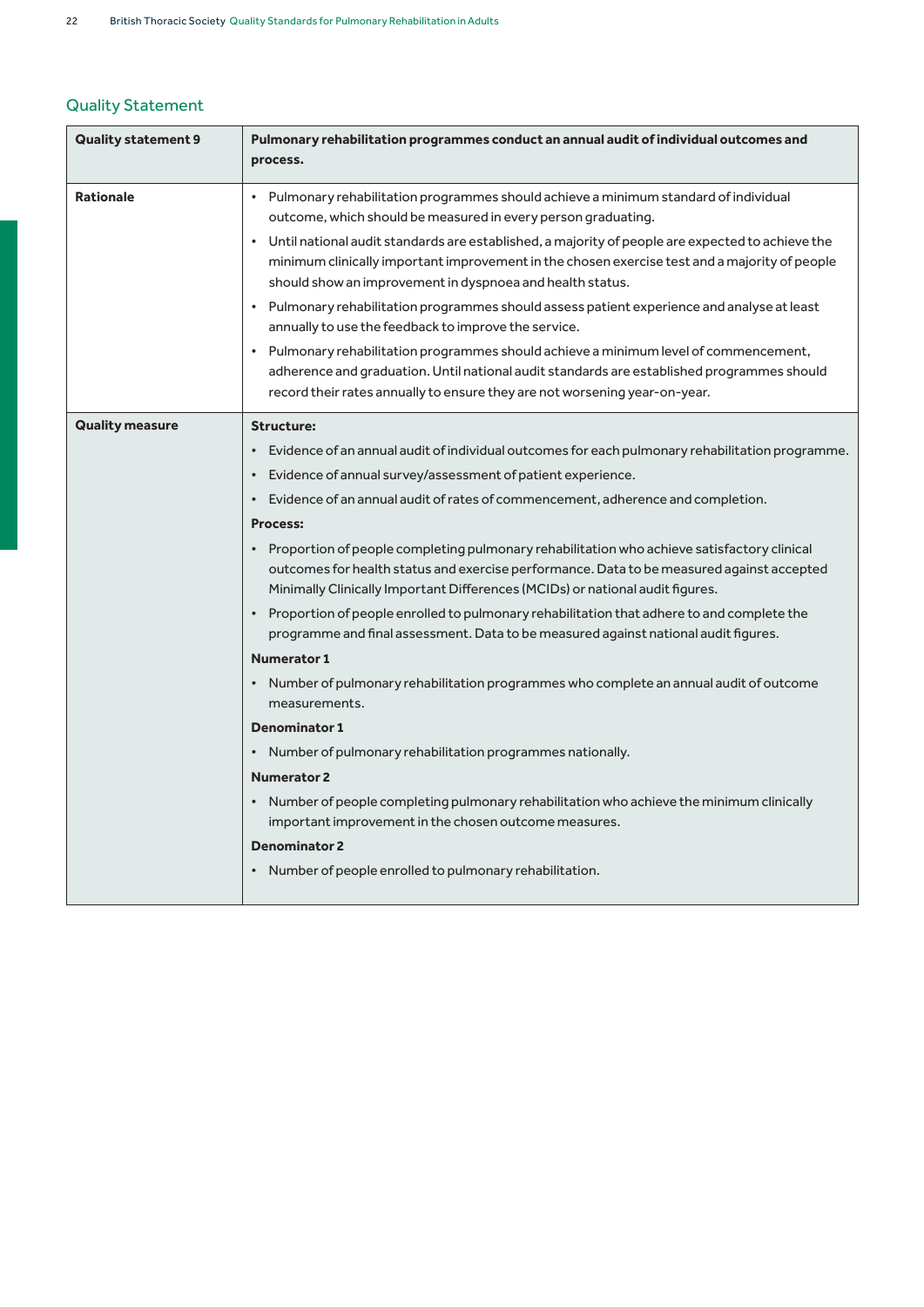| <b>Description of what the</b><br>quality statement means<br>for each audience | <b>Service Provider:</b>                                                                                                                       |
|--------------------------------------------------------------------------------|------------------------------------------------------------------------------------------------------------------------------------------------|
|                                                                                | Ensure the systems are in place to record and audit individual outcomes and process.                                                           |
|                                                                                | Ensure systems in place to perform an annual survey of patient experience.<br>$\bullet$                                                        |
|                                                                                | <b>Healthcare Professional:</b>                                                                                                                |
|                                                                                | Ensure outcomes are recorded at baseline and post pulmonary rehabilitation assessments.                                                        |
|                                                                                | Ensure an annual survey of patient satisfaction is completed.<br>$\bullet$                                                                     |
|                                                                                | Ensure referral, completion, adherence and completion rates are recorded.<br>$\bullet$                                                         |
|                                                                                | Ensure an annual audit of outcome measures, patient experience and completion rates is<br>$\bullet$<br>conducted and reported.                 |
|                                                                                | Ensure results are compared to previous audits, national audit data and accepted MCIDs for the<br>$\bullet$<br>chosen outcome measurements.    |
|                                                                                | <b>Commissioners:</b>                                                                                                                          |
|                                                                                | Ensure pulmonary rehabilitation programmes are adequately resourced to complete<br>$\bullet$<br>assessments and annual audits.                 |
|                                                                                | Ensure resource is available to facilitate participation in national and regional audits.<br>$\bullet$                                         |
|                                                                                | People attending pulmonary rehabilitation:                                                                                                     |
|                                                                                | Undertake assessment of exercise performance, dyspnoea and health status before pulmonary<br>$\bullet$<br>rehabilitation and after graduation. |
|                                                                                | Complete the patient satisfaction questionnaire when circulated.<br>$\bullet$                                                                  |
| Source guidance                                                                | BTS Guideline on Pulmonary Rehabilitation in Adults, 2013 (3)                                                                                  |
|                                                                                | NHS Service specification: Pulmonary Rehabilitation Service (4)                                                                                |
|                                                                                | National COPD Audit Programme 2013-2016 (7)                                                                                                    |
| <b>Mapping</b>                                                                 | Domain 2: Enhancing quality of life for people with long-term conditions                                                                       |
|                                                                                | Domain 4: Ensuring that people have a positive experience of care                                                                              |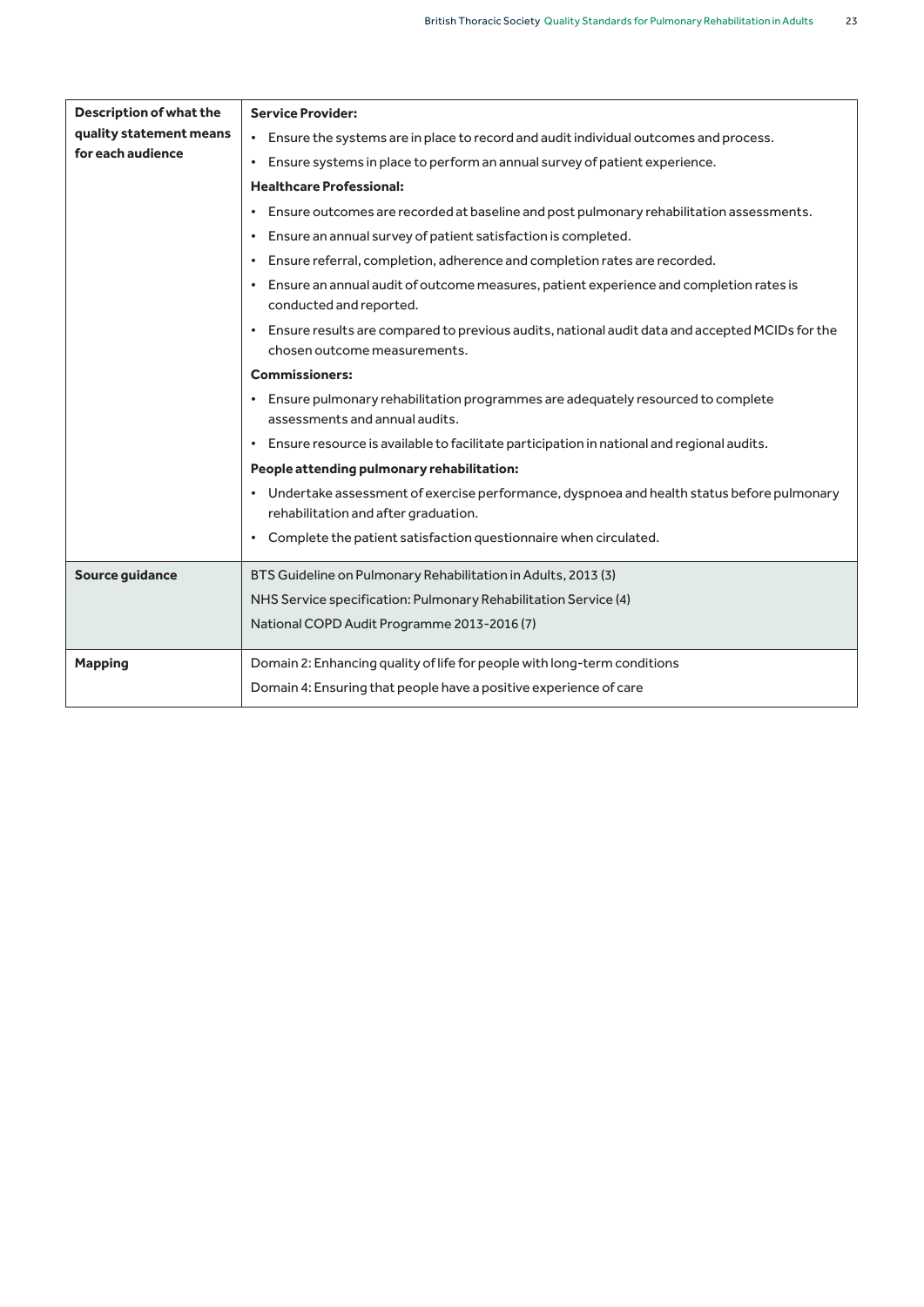| <b>Quality statement 10</b> | Pulmonary rehabilitation programmes produce an agreed standard operating procedure.                                                                                                                                                                                                                                                                                                                                                                                                                                                                                                                                                                                                                                                              |
|-----------------------------|--------------------------------------------------------------------------------------------------------------------------------------------------------------------------------------------------------------------------------------------------------------------------------------------------------------------------------------------------------------------------------------------------------------------------------------------------------------------------------------------------------------------------------------------------------------------------------------------------------------------------------------------------------------------------------------------------------------------------------------------------|
| <b>Rationale</b>            | Needs vary between pulmonary rehabilitation programmes and thus indicators of the core<br>principles of accessibility, safety, effectiveness and capacity need to be aligned to the context of<br>the local patient population and environment.                                                                                                                                                                                                                                                                                                                                                                                                                                                                                                  |
|                             | • A standard operating procedure (SOP) document, setting out policies for accessibility, patient<br>safety, minimum staffing levels, capacity and physical environment will ensure these needs are<br>met.                                                                                                                                                                                                                                                                                                                                                                                                                                                                                                                                       |
|                             | Appropriate venues should be available for the provision of pulmonary rehabilitation and these<br>should be risk assessed.                                                                                                                                                                                                                                                                                                                                                                                                                                                                                                                                                                                                                       |
|                             | There should be adequate provision of equipment essential to the delivery of the components of<br>a programme and this should include emergency equipment.                                                                                                                                                                                                                                                                                                                                                                                                                                                                                                                                                                                       |
|                             | Safety systems should be in place, to include procedures to deal with adverse events arising at a<br>rehabilitation venue.                                                                                                                                                                                                                                                                                                                                                                                                                                                                                                                                                                                                                       |
|                             | Programmes should be resourced to enable staff capacity, skill mix and competency to align to<br>the level of patient need. It is widely accepted that there should be a minimum of 2 healthcare<br>professionals at a rehabilitation session; however programmes that include people with complex<br>needs and/or supplemental oxygen will require a higher staffing ratio, higher grade or different<br>skill mixes. Calculation of required staffing should include consideration of group size and<br>provision for absence. Consideration should be given to the staffing/facilities needed for the<br>safe treatment of patients referred following discharge for AECOPD (QS 3) as these patients may<br>have more complex/severe disease. |
|                             | • A competency framework for the rehabilitation team should be in place to ensure that team<br>members have the required skills to deliver a programme.                                                                                                                                                                                                                                                                                                                                                                                                                                                                                                                                                                                          |
|                             | • People should be able to access pulmonary rehabilitation in a timely manner from referral.<br>Access to programmes should be available from all areas of the local health economy with a well<br>disseminated referral pathway.                                                                                                                                                                                                                                                                                                                                                                                                                                                                                                                |
| <b>Quality measure</b>      | <b>Structure:</b>                                                                                                                                                                                                                                                                                                                                                                                                                                                                                                                                                                                                                                                                                                                                |
|                             | • Evidence of a documented SOP setting out a delivery framework detailing policies for<br>accessibility, safety, effectiveness and capacity which has been agreed across commissioners,<br>providers and patients.                                                                                                                                                                                                                                                                                                                                                                                                                                                                                                                               |
|                             | <b>Process:</b>                                                                                                                                                                                                                                                                                                                                                                                                                                                                                                                                                                                                                                                                                                                                  |
|                             | • The proportion of programmes producing a documented SOP as described above.                                                                                                                                                                                                                                                                                                                                                                                                                                                                                                                                                                                                                                                                    |
|                             | <b>Numerator</b>                                                                                                                                                                                                                                                                                                                                                                                                                                                                                                                                                                                                                                                                                                                                 |
|                             | • Number of programmes with a documented SOP.<br><b>Denominator</b>                                                                                                                                                                                                                                                                                                                                                                                                                                                                                                                                                                                                                                                                              |
|                             | • Number of pulmonary rehabilitation programmes nationally.                                                                                                                                                                                                                                                                                                                                                                                                                                                                                                                                                                                                                                                                                      |
|                             |                                                                                                                                                                                                                                                                                                                                                                                                                                                                                                                                                                                                                                                                                                                                                  |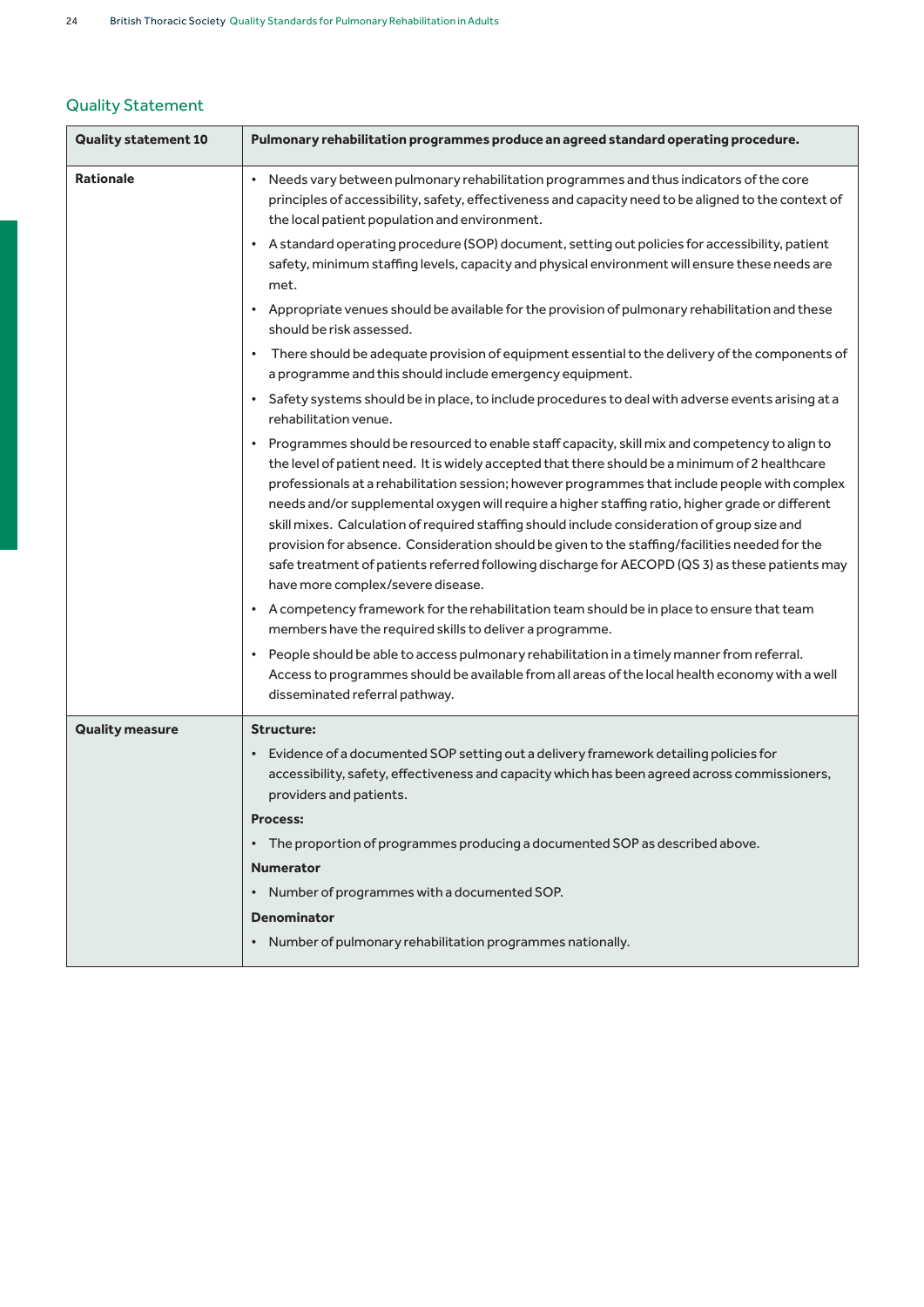| <b>Description of what the</b>               | <b>Service Provider:</b>                                                                                                                                                                                                                                                                 |
|----------------------------------------------|------------------------------------------------------------------------------------------------------------------------------------------------------------------------------------------------------------------------------------------------------------------------------------------|
| quality statement means<br>for each audience | Ensure that for each pulmonary rehabilitation programme, there is a documented SOP setting<br>$\bullet$<br>out a delivery framework detailing policies for accessibility, safety, effectiveness and capacity<br>and ensure that this is has been agreed with commissioners and patients. |
|                                              | Ensure the pulmonary rehabilitation programme is delivered in line with the agreed SOP.                                                                                                                                                                                                  |
|                                              | <b>Healthcare Professional:</b>                                                                                                                                                                                                                                                          |
|                                              | Ensure that the pulmonary rehabilitation programme is delivered as outlined in the documented<br>SOP.                                                                                                                                                                                    |
|                                              | <b>Commissioners:</b>                                                                                                                                                                                                                                                                    |
|                                              | Ensure that pulmonary rehabilitation is adequately resourced to deliver the service in line with<br>the agreed SOP.                                                                                                                                                                      |
|                                              | People attending pulmonary rehabilitation:                                                                                                                                                                                                                                               |
|                                              | To have local and timely access to a programme which has a documented delivery framework<br>$\bullet$                                                                                                                                                                                    |
|                                              | supporting accessibility, quality, safety and capacity matched to demand.                                                                                                                                                                                                                |
| Source guidance                              | BTS Guideline on Pulmonary Rehabilitation in Adults, 2013 (3)                                                                                                                                                                                                                            |
|                                              | NHS Service specification: Pulmonary Rehabilitation Service (4)                                                                                                                                                                                                                          |
|                                              | The operating framework for the NHS in England 2012/13 (12)                                                                                                                                                                                                                              |
| <b>Mapping</b>                               | Domain 2: Enhancing quality of life for people with long-term conditions                                                                                                                                                                                                                 |
|                                              | Domain 4: Ensuring that people have a positive experience of care                                                                                                                                                                                                                        |
|                                              | Domain 5: Treating and caring for people in a safe environment and protecting them from avoidable<br>harm                                                                                                                                                                                |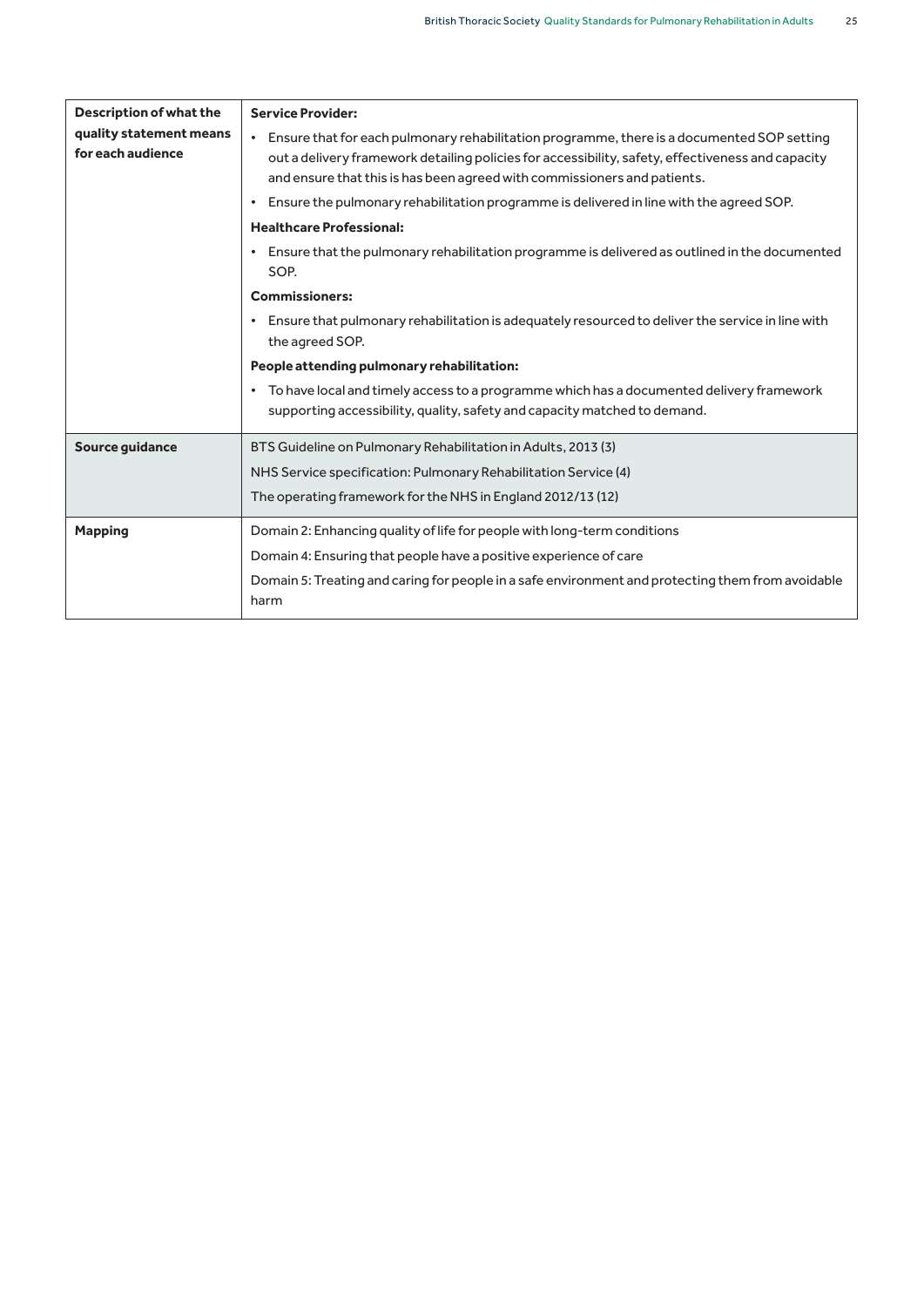#### Appendix 1

#### **NHS domains (12)**

- 1: Preventing people from dying prematurely
- 2: Enhancing quality of life for people with long-term conditions
- 3: Helping people to recover from episodes of ill health or following injury
- 4: Ensuring that people have a positive experience of care
- 5: Treating and caring for people in a safe environment and protecting them from avoidable harm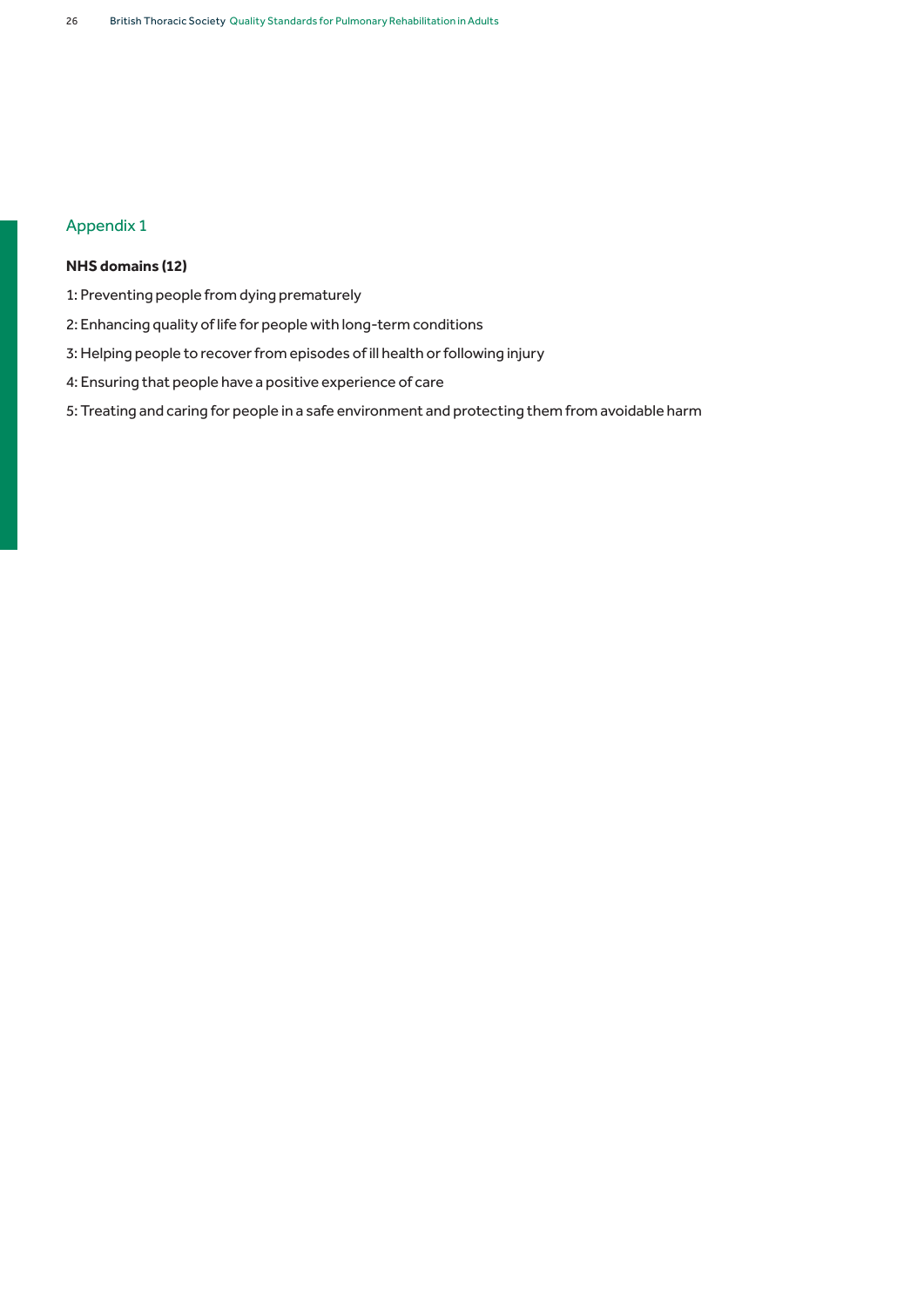## Appendix 2

#### **Abbreviations**

| <b>ACPRC</b>   | Association of Chartered Physiotherapists in Respiratory Care |
|----------------|---------------------------------------------------------------|
| <b>AECOPD</b>  | Acute exacerbation of COPD                                    |
| <b>BTS</b>     | <b>British Thoracic Society</b>                               |
| <b>COPD</b>    | Chronic obstructive pulmonary disease                         |
| <b>COT</b>     | College of Occupational Therapists                            |
| DoH            | Department of Health                                          |
| GP             | <b>General Practitioner</b>                                   |
| <b>ILD</b>     | Interstitial lung disease                                     |
| <b>IMPRESS</b> | Improving and integrating respiratory services                |
| <b>MCID</b>    | Minimally clinically important difference                     |
| <b>MRC</b>     | <b>Medical Research Council</b>                               |
| <b>NHS</b>     | National Health Service                                       |
| <b>NICE</b>    | National Institute for Health and Care Excellence             |
| <b>PCRS</b>    | <b>Primary Care Respiratory Society</b>                       |
| <b>PLC</b>     | <b>Public Liaison Committee</b>                               |
| <b>POSC</b>    | Professional and Organisational Standards Committee           |
| QS             | Quality standard                                              |
| SOCC           | <b>Standards of Care Committee</b>                            |
| <b>SOP</b>     | Standard operating procedure                                  |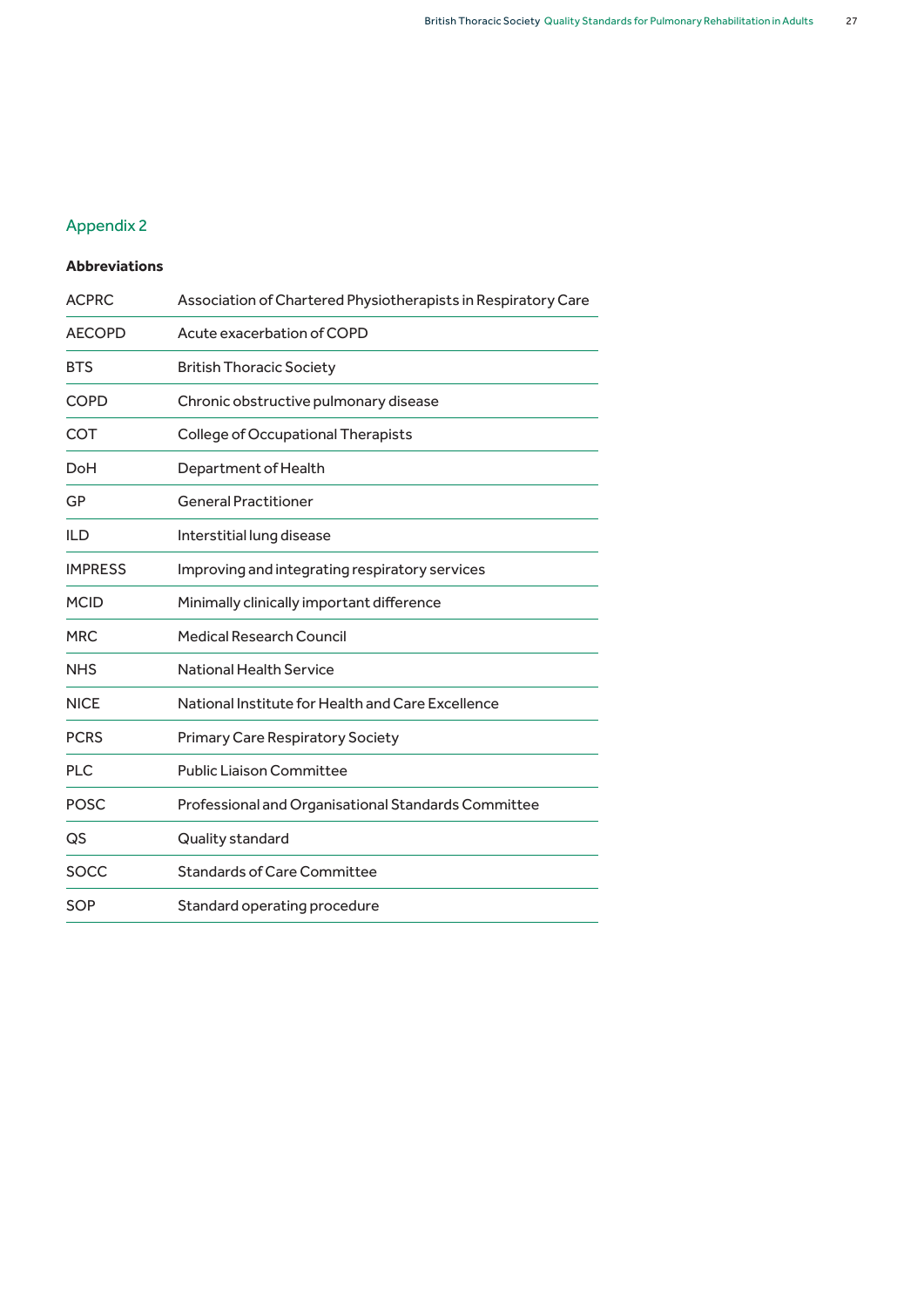#### Appendix 3

#### **MRC Dyspnoea Scale (13)**

- 1 Not troubled by breathlessness except on strenuous exercise
- 2 Short of breath when hurrying or walking up a slight hill
- 3 Walks slower than contemporaries on level ground because of breathlessness or has to stop for breath when walking at own pace
- 4 Stops for breath after walking about 100m or after a few minutes on level ground
- 5 Too breathless to leave the house, or breathless when dressing or undressing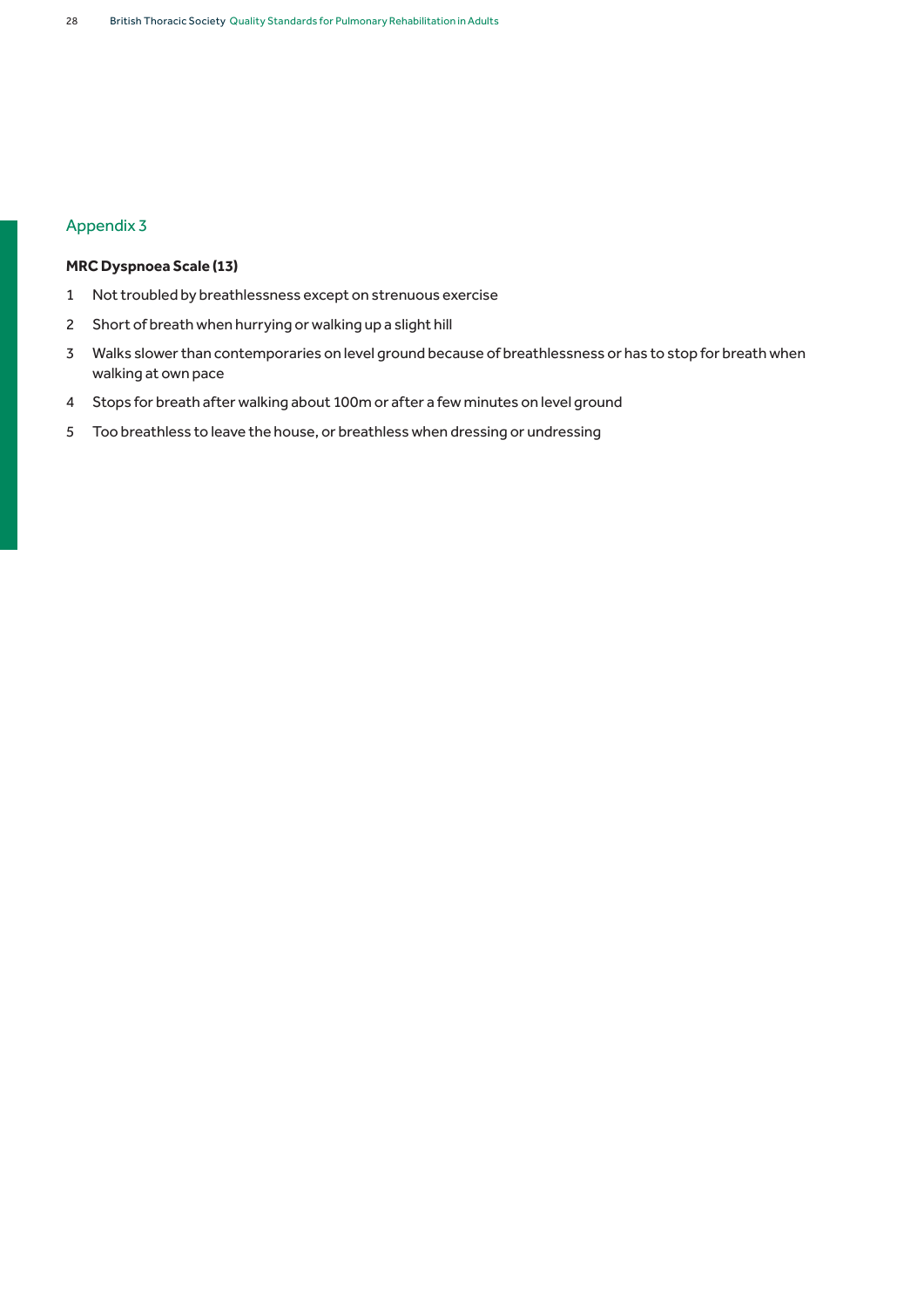#### Bibliography

1. BTS Guideline Production Manual 2013:

www.brit-thoracic.org.uk/guidelines-and-quality-standards

2. NICE Quality Standards Process Guide

http://www.nice.org.uk/guidance/qualitystandards/qualitystandards.jsp

3. Bolton CE, Bevan-Smith EF, Blakey JD et al. The BTS Guideline on Pulmonary Rehabilitation in Adults. Thorax 2013;68 (Supplement 2): ii1-ii30

https://www.brit-thoracic.org.uk/guidelines-and-quality-standards/pulmonary-rehabilitation-guideline/

4. NHS Service specification: Pulmonary Rehabilitation Service 2012

https://www.gov.uk/government/publications/commissioning-toolkit-for-respiratory-services

5. IMPRESS Guide to Pulmonary Rehabilitation 2011

http://www.impressresp.com/index.php?option=com\_content&view=article&id=38&Itemid=32

6. NICE COPD Guideline, CG101, 2012

http://guidance.nice.org.uk/CG101

7. National COPD Audit Programme 2013-2016

http://www.rcplondon.ac.uk/COPD

- 8. Pasteur MC, Bilton D, Hill AT on behalf of the on behalf of the British Thoracic Society Bronchiectasis (non-CF) Guideline Group. BTS Guideline for non-CF Bronchiectasis, Thorax 2010. 65 (Supplement 1):i1-i58
- 9. BTS Quality Standards for clinically significant Bronchiectasis 2012

http://www.brit-thoracic.org.uk/Guidelines.aspx

10. NICE Idiopathic pulmonary fibrosis guideline CG 163, 2013

http://publications.nice.org.uk/idiopathic-pulmonary-fibrosis-cg163

11. NHS England - Clinical reference Group A14 Specialist Respiratory 2013

http://www.england.nhs.uk/resources/spec-comm-resources/npc-crg/group-a/a14/

12. The operating framework for the NHS in England 2012/13, DH

https://www.gov.uk/government/publications/the-operating-framework-for-the-nhs-in-england-2012-13

13. Fletcher CM. Standardised questionnaire on respiratory symptoms: a statement prepared and approved by the MRC Committee on the Aetiology of Chronic Bronchitis (MRC breathlessness score). BMJ 1960;2:1665